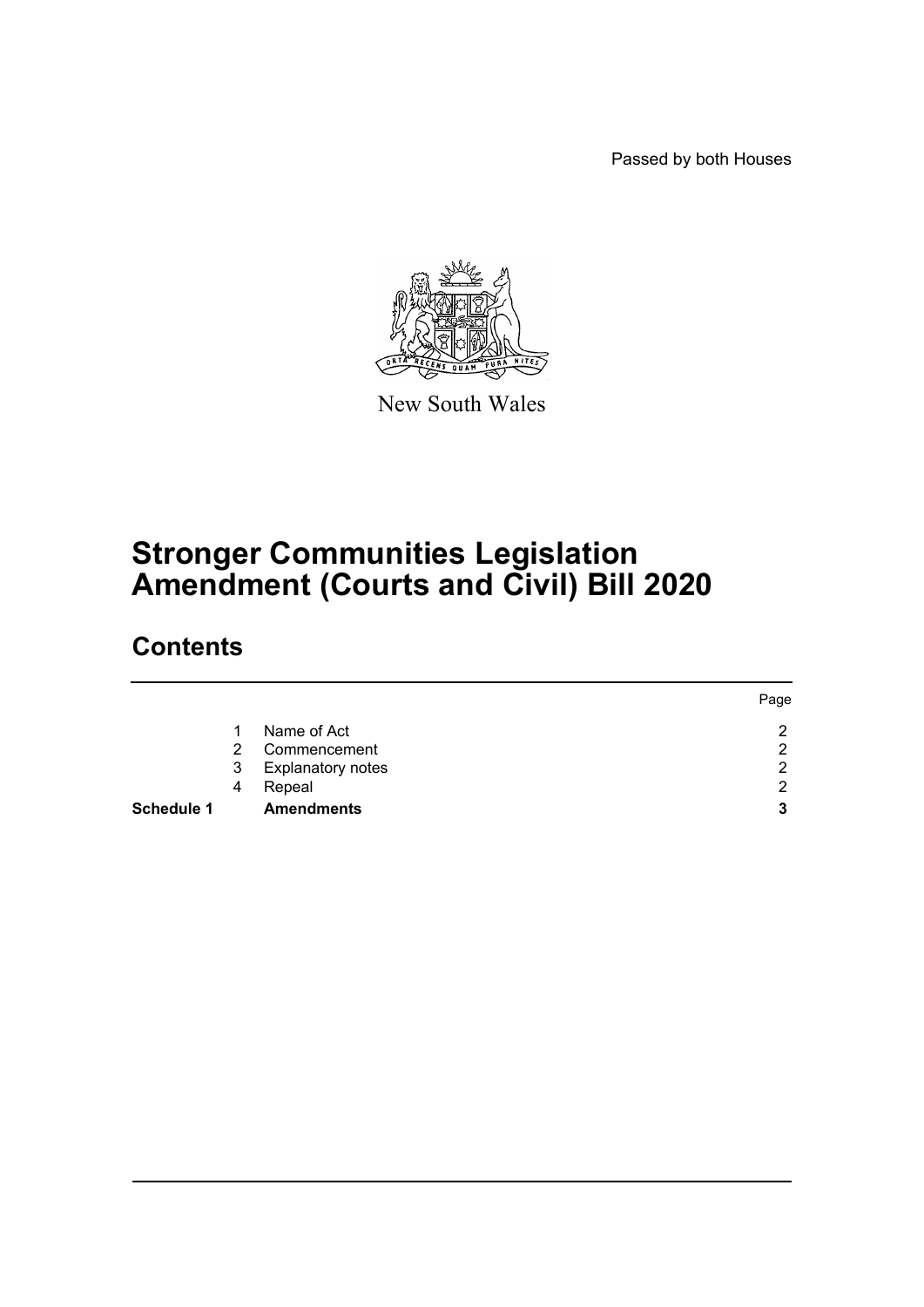*I certify that this public bill, which originated in the Legislative Assembly, has finally passed the Legislative Council and the Legislative Assembly of New South Wales.*

> *Clerk of the Legislative Assembly. Legislative Assembly, Sydney, , 2020*



New South Wales

# **Stronger Communities Legislation Amendment (Courts and Civil) Bill 2020**

Act No , 2020

An Act to amend various Acts and regulations relating to courts and to other Communities and Justice portfolio matters.

*I have examined this bill and find it to correspond in all respects with the bill as finally passed by both Houses.*

*Assistant Speaker of the Legislative Assembly.*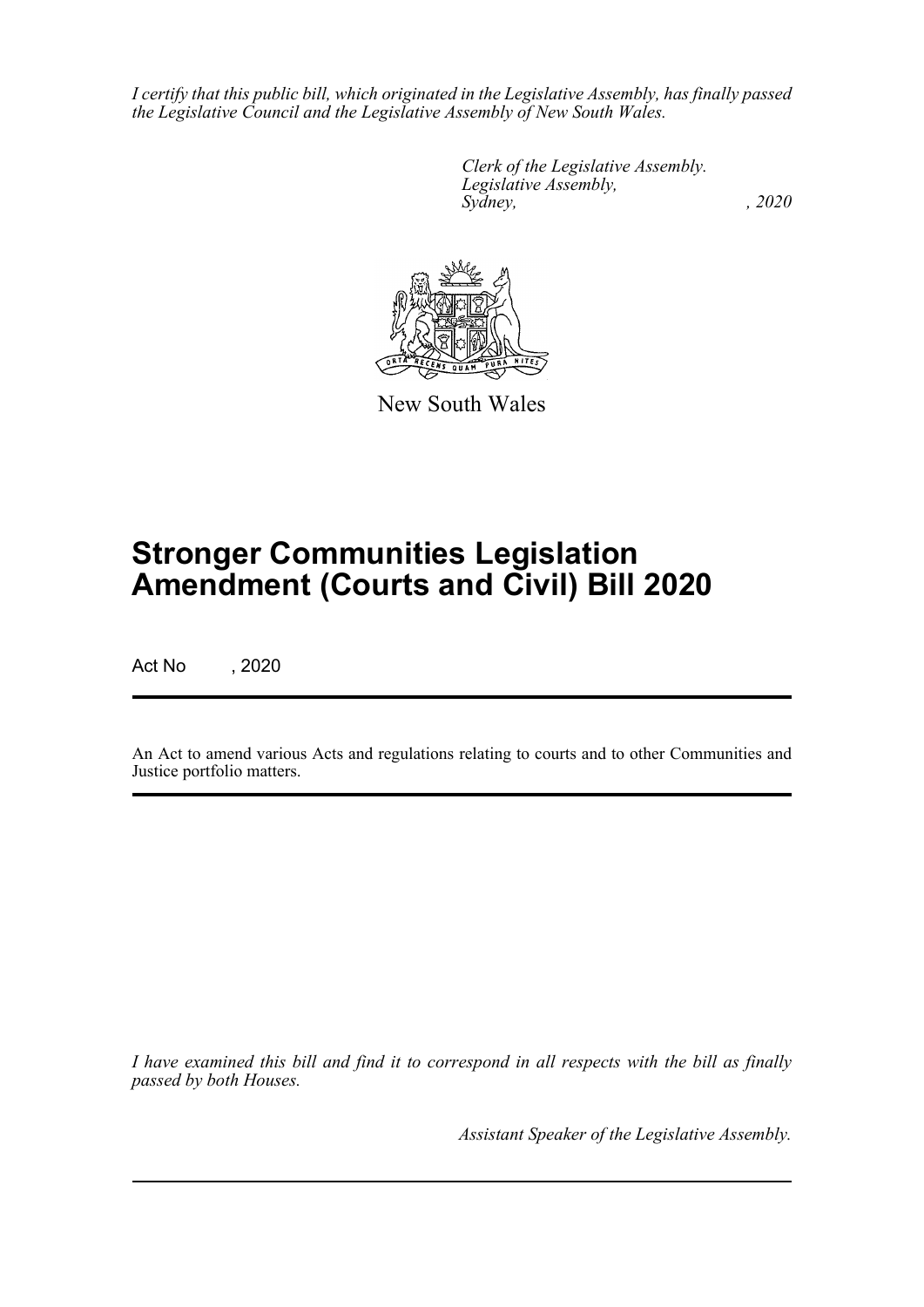Stronger Communities Legislation Amendment (Courts and Civil) Bill 2020 [NSW]

# <span id="page-2-0"></span>**The Legislature of New South Wales enacts—**

# **1 Name of Act**

This Act is the *Stronger Communities Legislation Amendment (Courts and Civil) Act 2020*.

# <span id="page-2-1"></span>**2 Commencement**

- (1) This Act commences on the date of assent to this Act except as provided for in subsection (2).
- (2) Schedule 1.1[11]–[20] commences on the expiry of Schedule 4, clause 2 to the *Children's Guardian Act 2019*.

# <span id="page-2-2"></span>**3 Explanatory notes**

The matter appearing under the heading "Explanatory note" in Schedule 1 does not form part of this Act.

# <span id="page-2-3"></span>**4 Repeal**

The *Courts Legislation Amendment Act 2004* is repealed.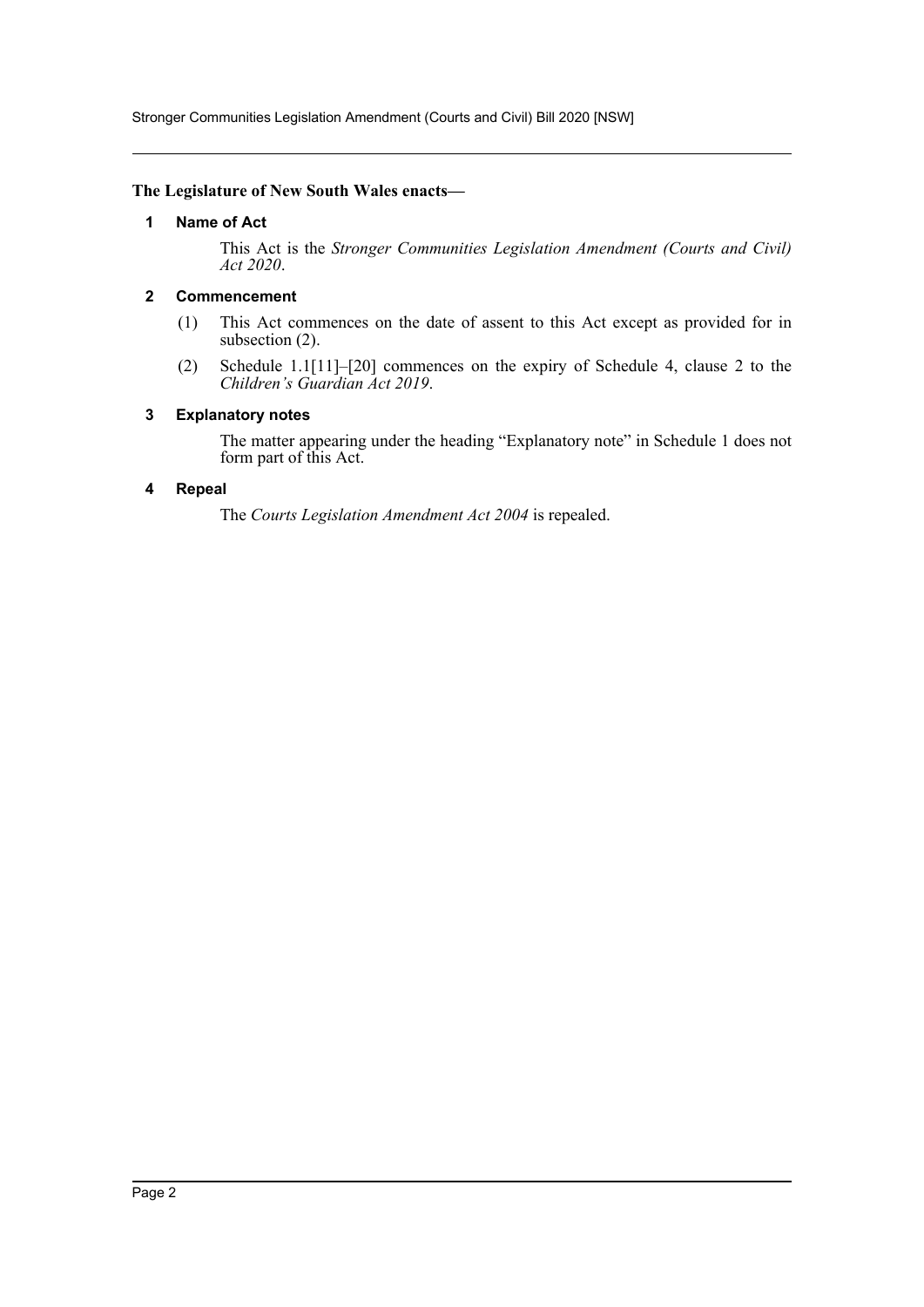# <span id="page-3-0"></span>**Schedule 1 Amendments**

# **1.1 Children's Guardian Act 2019 No 25**

# **[1] Section 10 Definitions**

Insert at the end of the definition of *contractor*—

, and

(c) an employee of, or volunteer for, a third party employer.

# **[2] Section 10, definition of "third party employer"**

Insert in alphabetical order—

*third party employer* means a person, other than a relevant entity, who engages another person to provide services to children on behalf of a relevant entity, including as a contractor.

# **[3] Section 16 Meaning of "employee"**

Insert "employer" after "third party" wherever occurring in section  $16(1)(a)$  and (b).

# **[4] Section 16(1)(a)(iv)**

Insert at the end of the paragraph—

or

(v) if an individual is the head of a third party employer contracted to provide services to children on behalf of a Schedule 1 entity and the individual holds, or is required to hold, a working with children check clearance—the individual,

# **[5] Section 16(1)(b)(v)**

Insert after section  $16(1)(b)(iv)$ —

(v) if an individual is the head of a third party employer contracted to provide services to children on behalf of a public authority and the individual holds, or is required to hold, a working with children check clearance—the individual,

# **[6] Section 16(1), example**

Insert at the end of section  $16(1)$ —

**Example for paragraph (b)(iv)—** a dance teacher is employed as a contractor by a dance school. The dance school leases the dance school premises from a local council and is conducting dance classes on behalf of the council. As the dance teacher teaches children, the dance teacher is required to hold a working with children check clearance. The dance teacher is taken to be an employee of the local council for the purposes of this Part.

# **[7] Section 27 Who must give report of reportable allegation or conviction**

Insert "or a third party employer," after "employee of the relevant entity" wherever occurring in section  $27(2)$  and  $(3)$ .

# **[8] Section 63 Retribution by employer**

Omit "Ombudsman" wherever occurring in section 63(3)(a) and (c).

Insert instead "Children's Guardian".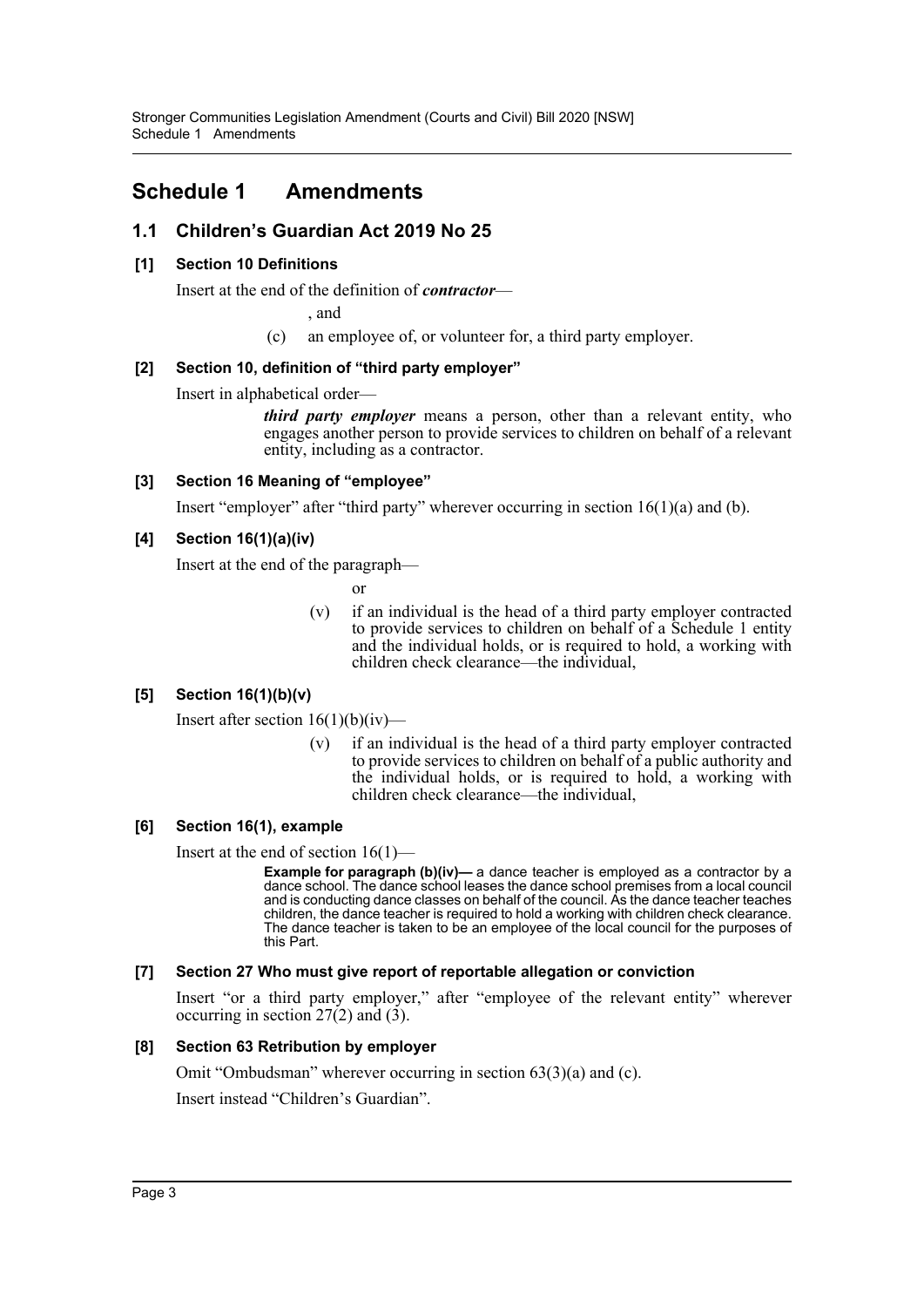# **[9] Section 72, heading**

Omit the heading. Insert instead—

# **72 Designated agencies—general**

# **[10] Section 72(3)–(6)**

Insert after section 72(2)—

- Also, the regulations may make provision for the following—
	- (a) the surrender of a designated agency's accreditation,
	- (b) the withdrawal of an application for accreditation.
- (4) The Children's Guardian may, if in the Children's Guardian's opinion it is necessary to protect the safety, welfare or wellbeing of a child or class of children, decide the date on which the surrender of a designated agency's accreditation takes effect.
- (5) The date decided by the Children's Guardian must be no more than 6 months after the designated agency notifies the Children's Guardian of the agency's intention to surrender its accreditation.
- (6) The regulations may—
	- (a) treat a designated agency's failure to renew its accreditation as the surrender of the agency's accreditation, and
	- (b) make savings and transitional provisions to provide for the accreditation to remain in force until the surrender takes effect.

# **[11] Part 5 Out-of-home care matters regulated by Children's Guardian**

Insert after Division 2—

# **Division 2A Accreditation of designated agencies**

# **80A Conditions of accreditation**

A designated agency's accreditation is subject to a condition prescribed by the regulations—

- (a) for all designated agencies, or
- (b) for a class of designated agency to which the agency belongs.

#### **80B Conditions imposed by Children's Guardian on accreditation and process of accreditation**

- (1) The Children's Guardian may impose a condition on—
	- (a) the accreditation of a designated agency, or
	- (b) the process of accreditation of a designated agency.
- (2) The Children's Guardian may vary or revoke a condition imposed under subsection  $(1)$ .
- (3) If the designated agency is a government sector agency or part of a government sector agency, the Children's Guardian must report to the Minister on the need for a condition before imposing the condition under subsection  $(1)(a)$ .
- (4) If the Children's Guardian decides to impose, vary or revoke a condition under this section, the Children's Guardian must give the designated agency written notice of the decision, including—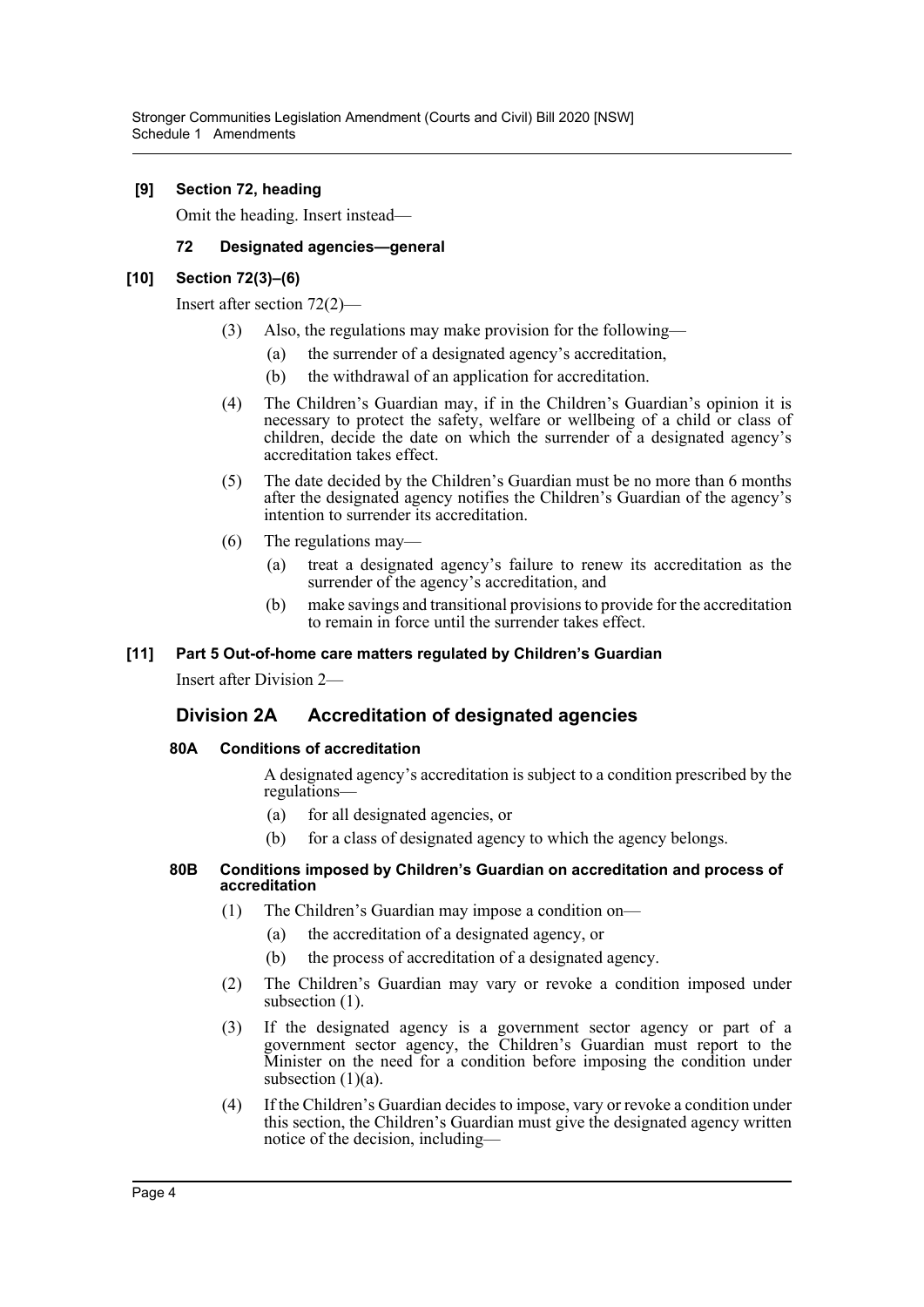- (a) the condition to be imposed, varied or revoked, and
- (b) the reason for the decision, and
- (c) the way the agency may apply for a review of the decision.
- (5) The decision takes effect on—
	- (a) the date stated in the notice, or
	- (b) if no date is stated in the notice—the day the notice is given to the agency.

# **80C Shortening, suspension and cancellation of accreditation**

- (1) The Children's Guardian may, by written notice given to a designated agency—
	- (a) shorten the agency's accreditation period to a date stated in the notice, or
	- (b) suspend the agency's accreditation—
		- (i) for a period stated in the notice, or
		- (ii) until a specified matter stated in the notice has been completed, or
	- (c) cancel the agency's accreditation from a date stated in the notice.
- (2) The Children's Guardian may give a notice under subsection (1) to a designated agency only if the Children's Guardian is satisfied of one or more of the following—
	- (a) the agency made a statement or gave information in connection with the administration of this Act or the *Children and Young Persons (Care and Protection) Act 1998* that the agency knew to be false or misleading in a material particular,
	- (b) the principal officer of the agency made a statement or gave information in connection with the administration of this Act or the *Children and Young Persons (Care and Protection) Act 1998* that the principal officer knew to be false or misleading in a material particular,
	- (c) the agency failed to comply with—
		- (i) a condition of accreditation prescribed by the regulations, or
		- (ii) a condition imposed by the Children's Guardian under section 80B(1)(a),
	- (d) the agency failed to comply with a requirement or prohibition imposed on the agency under this Act or the *Children and Young Persons (Care and Protection) Act 1998*,
	- (e) the principal officer of the agency failed to comply with a requirement or prohibition imposed on the principal officer under this Act or the *Children and Young Persons (Care and Protection) Act 1998*,
	- (f) the agency failed, while the agency had been accredited for less than 12 months, to substantially satisfy the accreditation criteria that applied to the agency for its application for accreditation,
	- (g) the agency failed, after the agency had been accredited for at least 12 months, to satisfy the accreditation criteria that applied to the agency for the agency's application for accreditation,
	- (h) any other ground prescribed by the regulations.
- (3) However, the Children's Guardian must not take action under subsection (1) if the Children's Guardian is satisfied the designated agency failed to comply with—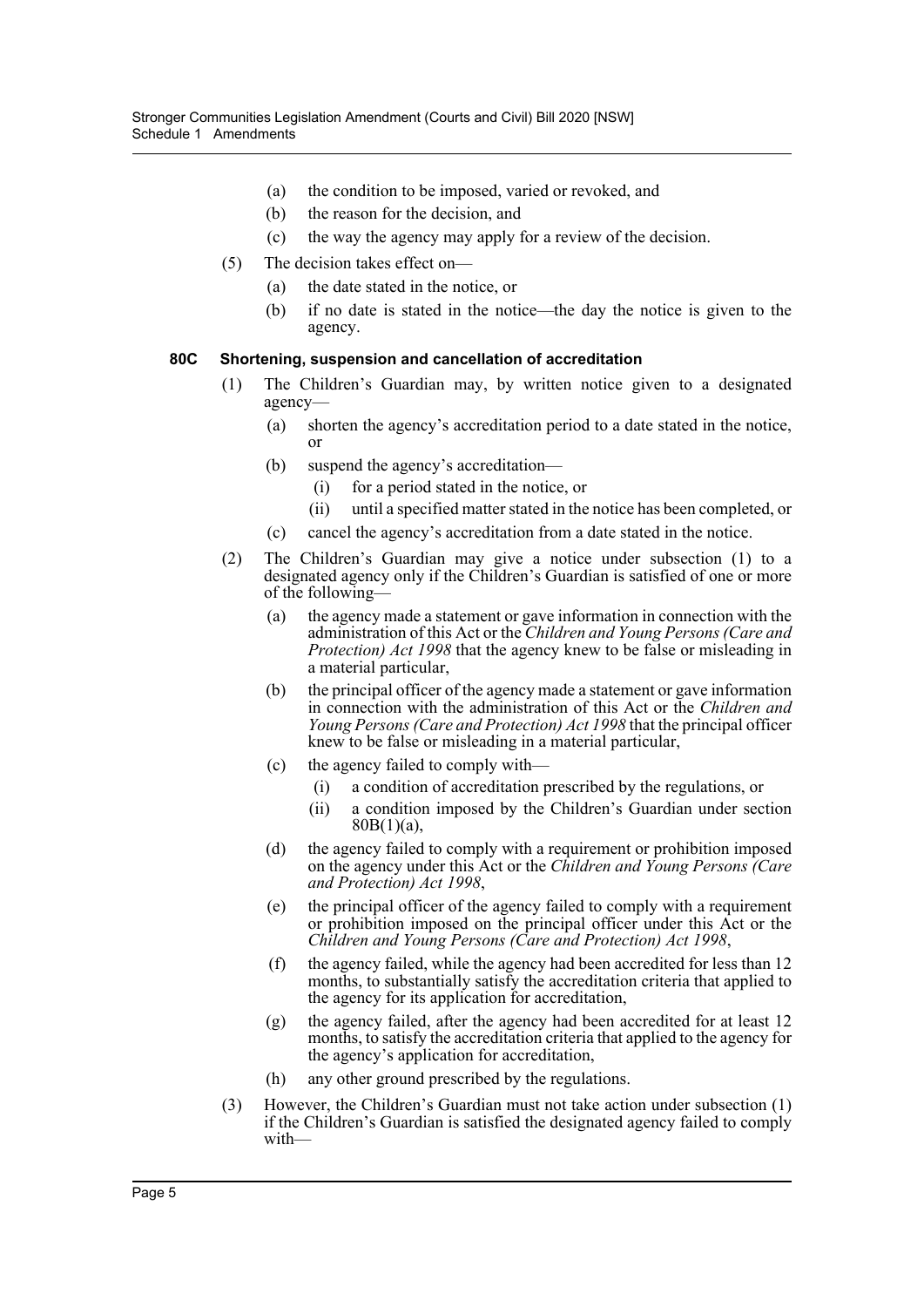- (a) a condition of accreditation that relates solely to the provision, arrangement or supervision of voluntary out-of-home care, other than a condition prohibiting the agency from providing, arranging or supervising voluntary out-of-home care, or
- (b) any other requirement or prohibition imposed on the agency under this Act that relates solely to the provision, arrangement or supervision of voluntary out-of-home care.
- (4) As soon as practicable after making a decision to shorten, suspend or cancel the accreditation of a designated agency, the Children's Guardian must, by written notice given to the agency, inform the agency of the following—
	- (a) the decision,
	- (b) when the decision takes effect,
	- (c) the reasons for the decision,
	- (d) the way the agency may apply for a review of the decision.
- (5) For a designated agency that is a government sector agency or part of a government sector agency, the Children's Guardian must report to the Minister before giving a notice under subsection (1).
- (6) The regulations may prescribe the circumstances in which an agency's accreditation may be extended despite any shortening of the accreditation period under subsection (1).

# **80D Reinstating accreditation**

- (1) This section applies if—
	- (a) a designated agency given notice under section 80C(1) gives the Children's Guardian information in support of the withdrawal of the decision to shorten, suspend or cancel the agency's accreditation, and
	- (b) the Children's Guardian decides the designated agency's accreditation should not have been shortened, suspended or cancelled.
- (2) The Children's Guardian may, by written notice given to the designated agency, withdraw the notice given and—
	- (a) if the accreditation period was shortened—
		- (i) reinstate the accreditation period of the agency, or
		- (ii) reduce the period by which the agency's accreditation period has been shortened, or
	- (b) reinstate the accreditation.
- (3) Subject to subsection (2)(b), if a designated agency's accreditation is reinstated under subsection  $(2)$ , the accreditation is taken to have continued as if the notice under section  $80C(1)$  had not been given.

# **80E Accreditation criteria**

- (1) On the recommendation of the Children's Guardian, the Minister may, from time to time, approve standards and other criteria for use in determining—
	- (a) the requirements for accreditation as a designated agency, and
	- (b) the accreditation period to be granted.
- (2) Without limiting subsection (1)—
	- (a) criteria may be approved for a class of applicants, and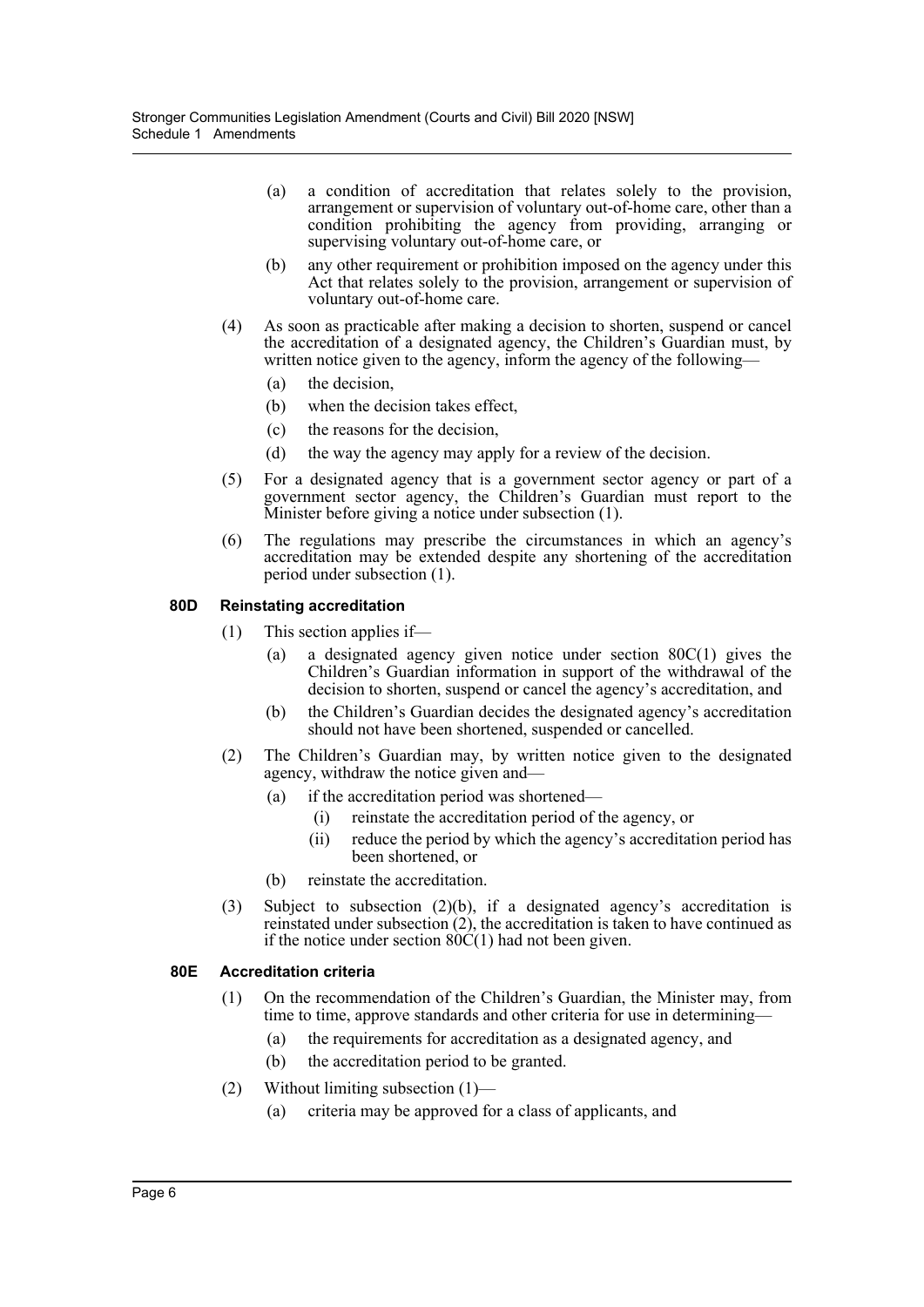- (b) criteria are to be integrated, to the greatest extent possible, with the criteria for accreditation of an adoption service provider under this Act, and
- (c) the following matters must be addressed by the criteria—
	- (i) the assessment procedures for determining if a person is suitable to be an authorised carer,
	- (ii) the training to be provided to authorised carers,
	- (iii) the supervision of authorised carers,
	- (iv) how the applicant will involve a child in the making of decisions that affect the child,
	- (v) how the applicant will involve persons with parental responsibility for a child immediately before the child enters out-of-home care in the making of decisions that affect the child,
	- (vi) how the applicant will involve authorised carers in the making of decisions concerning a child in the care of the authorised carer.
- (3) The Children's Guardian may decide an applicant satisfies a particular accreditation criterion if a body or entity, recognised by the Children's Guardian for the purposes of this subsection, has determined that the applicant meets an equivalent standard or other criterion imposed by the body or entity.
- (4) The Children's Guardian must do the following on the Office of the Children's Guardian's website—
	- (a) publish standards and criteria approved under subsection (1),
	- (b) identify the body or entity recognised for the purposes of subsection (3).
- (5) Failure to comply with subsection (4) does not affect the validity of a decision of the Children's Guardian to accredit or not to accredit an applicant.

# **80F Transfer policies**

- (1) The Children's Guardian may issue policies in relation to the Children's Guardian's function of transferring an accreditation from a designated agency (the *transferor*) to another organisation that is not a designated agency (the *transferee*).
- (2) Without limiting subsection (1), the policies may be issued for—
	- (a) the granting of approvals to transfer an accreditation, and
	- (b) the imposition of conditions on the process of transferring an accreditation and on transferred accreditations.
- (3) The Children's Guardian must publish the policies on the Office of the Children's Guardian's website.
- (4) The Children's Guardian must refuse an application to transfer an accreditation if the transferor and the transferee are in contravention of published policies that apply to the application.

# **Division 2B Registration of registered agencies**

# **80G Conditions of registration**

A registered agency's registration is subject to the conditions prescribed by the regulations for registered agencies.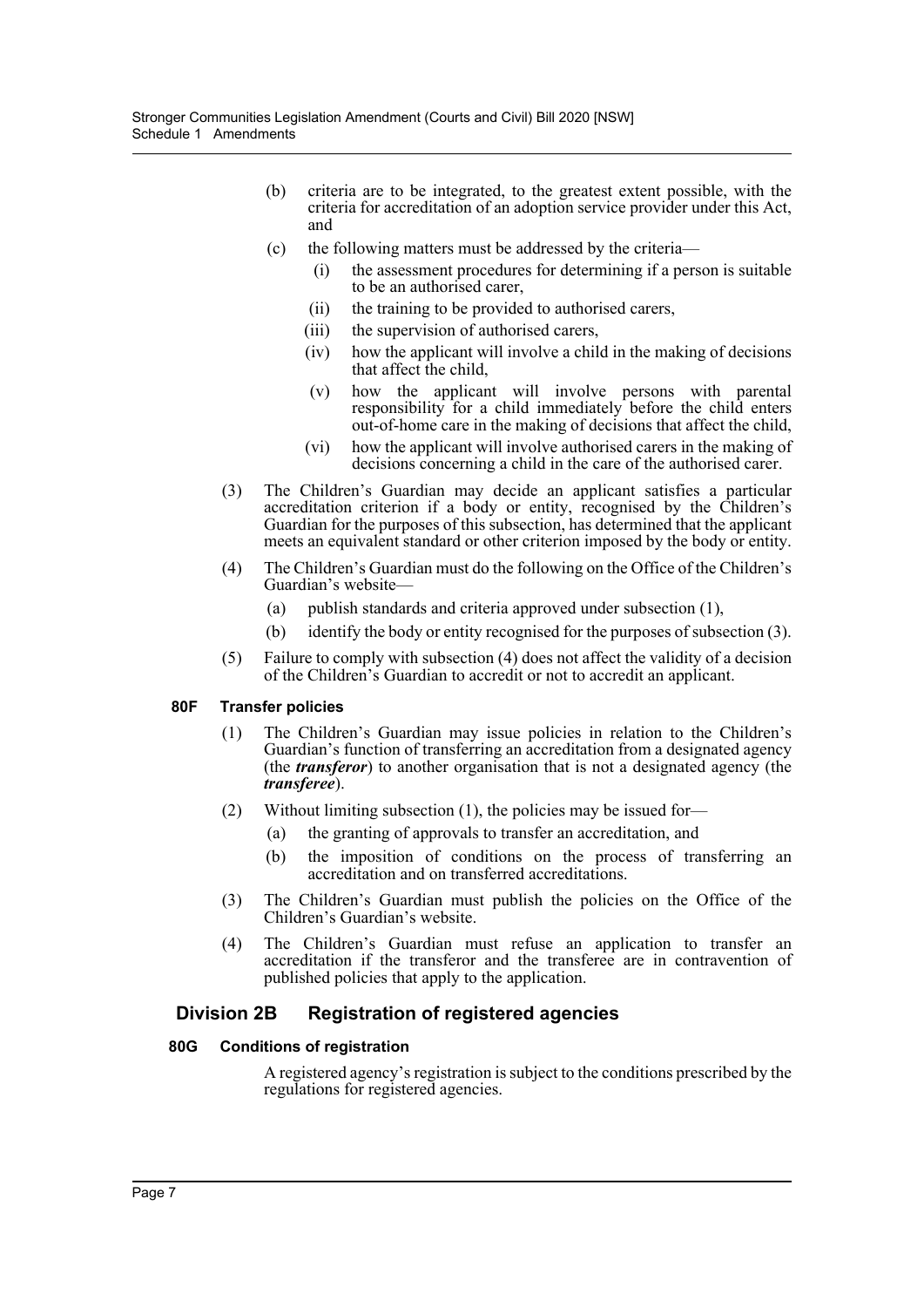# **80H Conditions imposed by Children's Guardian on registration as registered agency**

- (1) The Children's Guardian may impose a condition on the registration of a registered agency.
- (2) The Children's Guardian may vary or revoke a condition imposed under subsection  $(1)$ .
- (3) If the Children's Guardian decides to impose, vary or revoke a condition under this section, the Children's Guardian must give the registered agency written notice of the decision, including—
	- (a) the condition to be imposed, varied or revoked, and
	- (b) the reason for the decision, and
	- (c) the way the agency may apply for a review of the decision.
- (4) The decision takes effect on the date stated in the notice.

# **80I Cancellation of registration**

- (1) The Children's Guardian may cancel a registered agency's registration if the Children's Guardian is satisfied of one or more of the following—
	- (a) the agency made a statement or gave information in connection with the application for registration that the agency knew to be false or misleading in a material particular,
	- (b) the agency failed to comply with a condition imposed by the regulations or a condition imposed by the Children's Guardian under section 80H(1),
	- (c) the agency failed to comply with a prohibition or requirement imposed on the agency under this Act,
	- (d) the agency failed to satisfy the registration criteria that applied to the agency in respect of the agency's application for registration,
	- (e) the agency failed to comply with any other ground prescribed by the regulations.
- (2) As soon as practicable after making a decision to cancel the registration of a registered agency, the Children's Guardian must, by written notice given to the agency, inform the agency of the following—
	- (a) the decision,
	- (b) when the decision takes effect,
	- (c) the reasons for the decision,
	- (d) the way the agency may apply for a review of the decision.

# **80J Registration criteria**

- (1) On the recommendation of the Children's Guardian, the Minister may, from time to time, approve criteria for use in deciding whether to grant an application for registration as a registered agency.
- (2) The Minister may approve different criteria for deciding applications relating to different types of voluntary out-of-home care.
- (3) The Children's Guardian must publish criteria approved under this section on the Office of the Children's Guardian's website.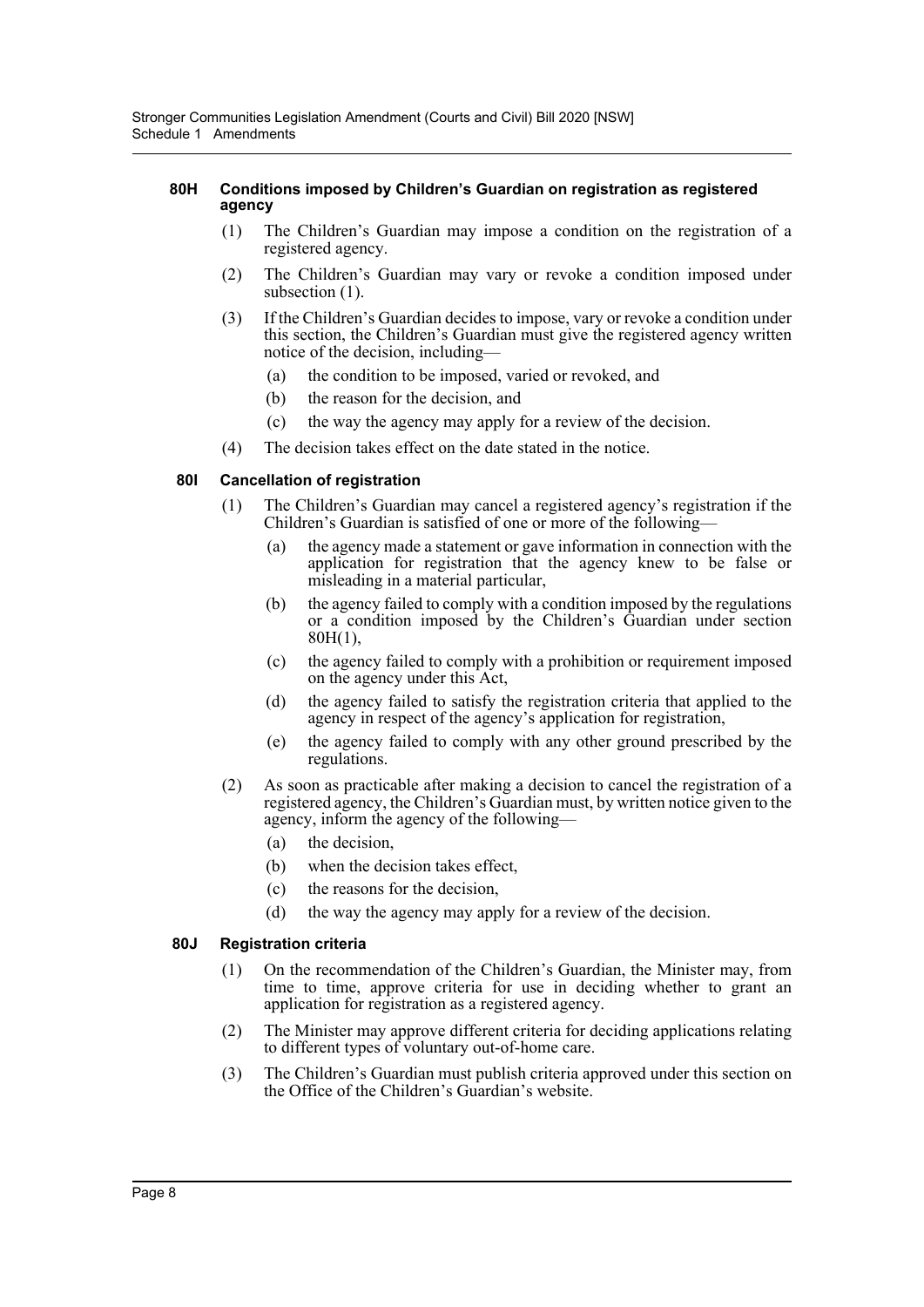# **[12] Section 85 Registers to be kept**

Omit section 85(1)(a) and (b). Insert instead—

(a) a register (the *authorised carer's register*) for the following—

- (i) authorised carers,
- (ii) applicants for authorisation as authorised carers,
- (iii) persons who, under section 10 of the *Child Protection (Working with Children) Act 2012*, are required to hold a working with children check clearance because the person resides on the same property as an authorised carer for 3 weeks or more,
- (b) a register for—
	- (i) residential care workers, and
	- (ii) applicants for employment as residential care workers,

# **[13] Section 85(1)(d)**

Insert after section  $85(1)(c)$ —

(d) a register for children in voluntary out-of-home care (the *voluntary out-of-home care register*).

# **[14] Section 93 Exemptions from requirement to hold employer's authority**

Insert at the end of the section—

(2) The regulations may prescribe conditions of an exemption from the requirement to hold an employer's authority for the employment.

# **[15] Section 97 Conditions of authority**

Insert after section 97(1)—

- (1A) Without limiting subsection (1), the regulations, or the Children's Guardian, may impose a condition making an employer's authority subject to the Code of Practice.
- (1B) The Code of Practice is—
	- (a) the Code of Practice prescribed by the regulations, or
	- (b) the Code of Practice, prescribed by the regulations and modified in the way prescribed by the regulations for a class of employers' authority to which the authority belongs, or
	- (c) if the holder of an employer's authority has applied to the Children's Guardian to modify the Code of Practice prescribed by the regulations—the modified Code of Practice, as approved by the Children's Guardian.

# **[16] Section 98 Change in conditions**

Insert after section 98(1)—

- (1A) Also, the Children's Guardian may, on the Children's Guardian's own initiative, change the conditions for a class of employers' authority by—
	- (a) revoking or varying a condition for the class of authority, or
	- (b) imposing a further condition on the class of authority.

# **[17] Section 102 Exemption by Children's Guardian**

Insert after section 102(4)—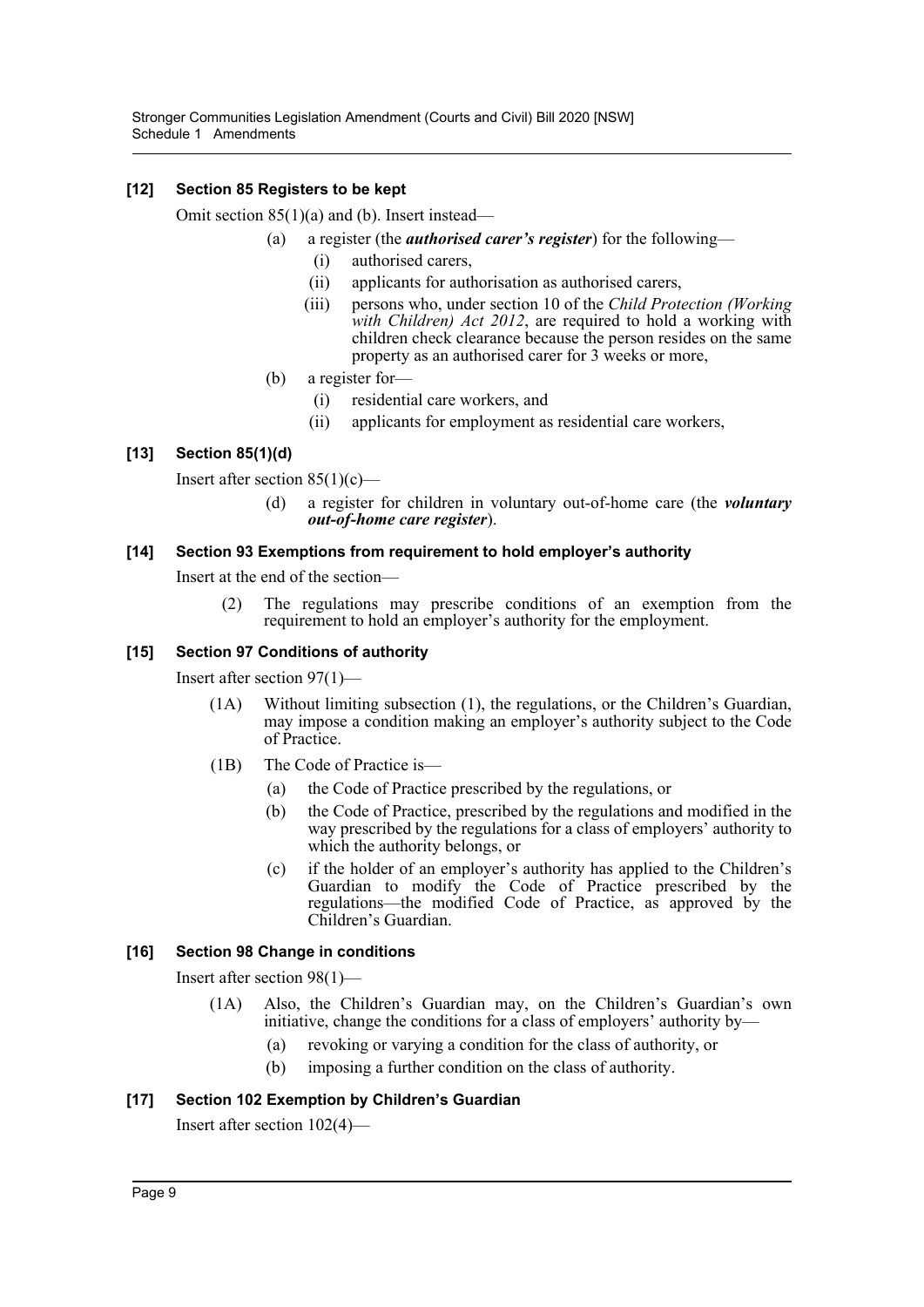(5) The regulations may prescribe conditions of an exemption granted by the Children's Guardian.

# **[18] Section 112 Accreditation and review of adoption service providers**

Insert after section 112(2)—

- (2A) An accredited adoption service provider's accreditation is subject to a condition prescribed by the regulations—
	- (a) for all accredited adoption service providers, or
	- (b) for a class of accredited adoption service providers to which the provider belongs.

# **[19] Section 113 Accreditation criteria**

Insert after section 113(2)—

- (2A) The Children's Guardian may decide an applicant for accreditation as an accredited adoption service provider satisfies a particular accreditation criterion if a body or entity, recognised by the Children's Guardian for the purposes of this subsection, has determined that the applicant meets an equivalent standard or other criterion imposed by the body or entity.
- (2B) The Children's Guardian must identify the body or entity recognised for the purposes of subsection (2A) on the Office of the Children's Guardian's website.

# **[20] Sections 113A–113C**

Insert after section 113—

#### **113A Conditions imposed by Children's Guardian on accreditation and process of accreditation as accredited adoption service provider**

- (1) The Children's Guardian may impose a condition on—
	- (a) the accreditation of an accredited adoption service provider, or
	- (b) the process of accreditation of an accredited adoption service provider.
- (2) The Children's Guardian may vary or revoke a condition imposed under subsection  $(1)$ .
- (3) The Children's Guardian must give written notice to the accredited adoption service provider of—
	- (a) the condition to be imposed, varied or revoked, and
	- (b) the reason for the decision to impose, vary or revoke the condition, and
	- (c) the way the provider may apply for a review of the decision.
- (4) The condition, or variation or revocation of a condition, takes effect on the date stated in the notice.

# **113B Shortening, suspension and cancellation of accreditation**

- (1) The Children's Guardian may, by written notice given to an accredited adoption service provider—
	- (a) shorten the provider's accreditation period to a date stated in the notice, or
	- (b) suspend the provider's accreditation—
		- (i) for a period stated in the notice, or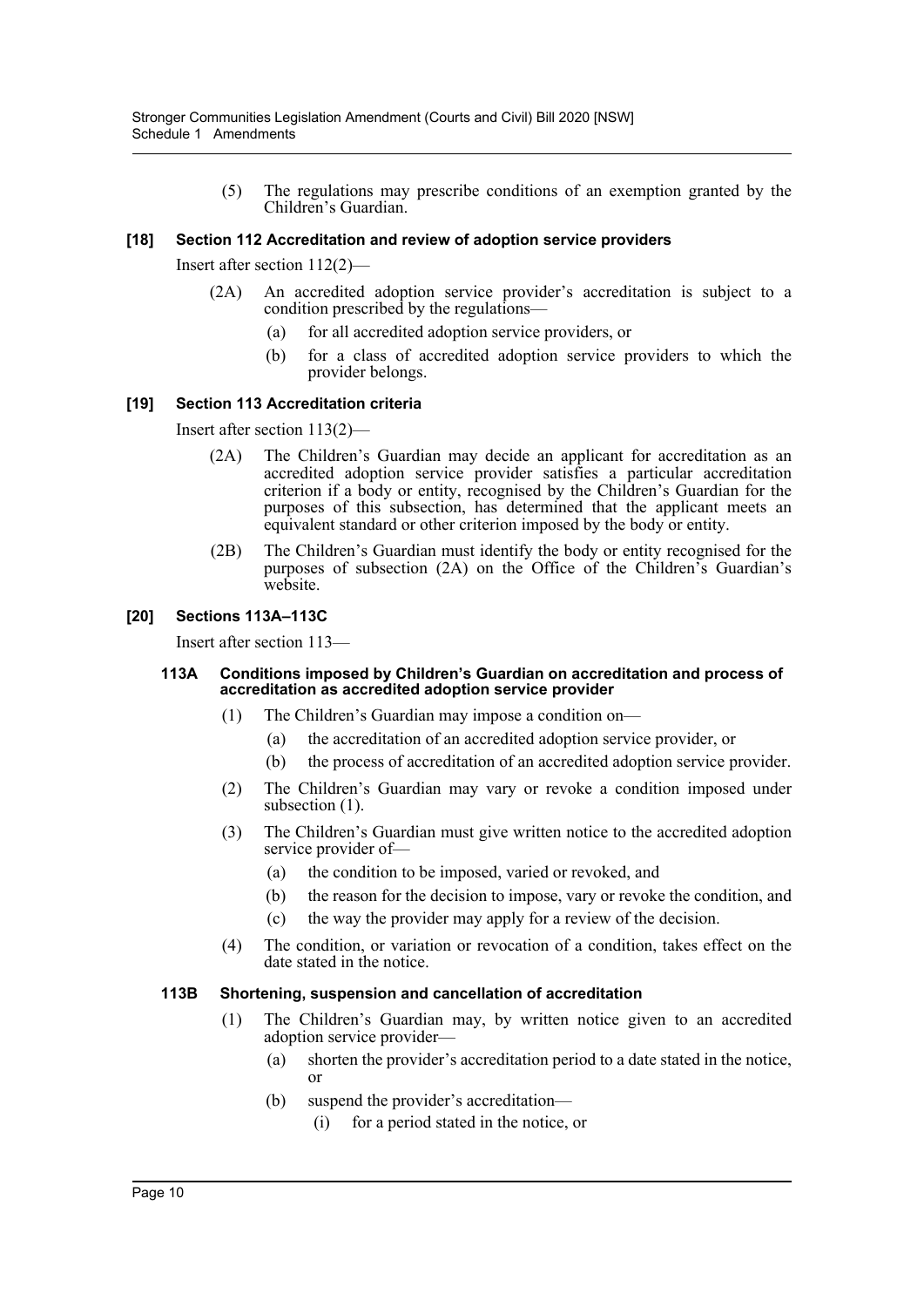- (ii) until a specified matter stated in the notice has been completed, or
- (c) cancel the provider's accreditation from a date stated in the notice.
- (2) The Children's Guardian may give a notice under subsection (1) to an accredited adoption service provider if the Children's Guardian is satisfied of one or more of the following—
	- (a) the provider made a statement or gave information in connection with the administration of this Act that the provider knew to be false or misleading in a material particular,
	- (b) the provider failed to comply with—
		- (i) a condition of accreditation prescribed by the regulations, or
		- (ii) a condition imposed by the Children's Guardian under section  $113A(1)(a)$ ,
	- (c) the provider failed to comply with a requirement or prohibition imposed on the provider under this Act,
	- (d) the principal officer of the provider failed to comply with standards or criteria approved by the Minister under section 113,
	- (e) the provider failed, while the provider had been accredited for less than 12 months, to substantially satisfy the accreditation criteria that applied to the provider for its application for accreditation,
	- (f) the provider failed, after the provider had been accredited for at least 12 months, to satisfy the accreditation criteria that applied to the provider for the agency's accreditation,
	- (g) any other ground prescribed by the regulations.
- (3) As soon as practicable after making a decision to shorten, suspend or cancel the accreditation of an accredited adoption service provider, the Children's Guardian must, by written notice given to the provider, inform the provider of the following—
	- (a) the decision,
	- (b) when the decision takes effect,
	- (c) the reasons for the decision,
	- (d) the way the provider may apply for a review of the decision.
- (4) The Children's Guardian may, by further written notice given to the provider—
	- (a) withdraw the notice given under subsection (1) and reinstate the accreditation, or
	- (b) if the accreditation period has been shortened under subsection  $(1)(a)$ 
		- (i) reinstate the accreditation period of the accredited adoption service provider, or
		- (ii) reduce the period by which the provider's accreditation period has been shortened.
- (5) Subject to subsection (4)(b), the accreditation is taken to have continued as if the notice under subsection (1) had not been given.
- (6) The regulations may prescribe the circumstances in which an accreditation may be extended despite any shortening of the accreditation period under subsection (1).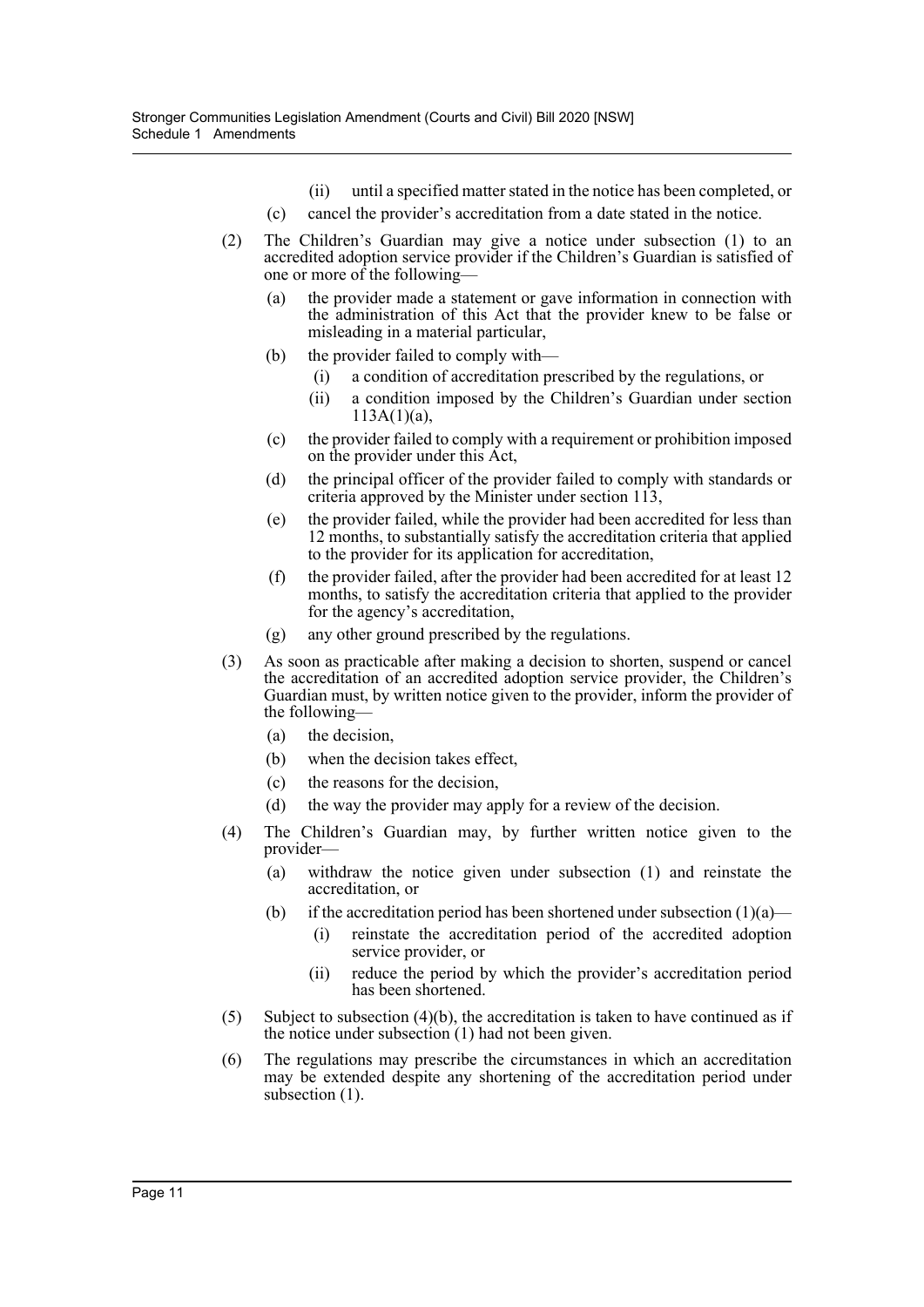# **113C Transfer of accreditation policies**

- (1) The Children's Guardian may issue policies in relation to the Children's Guardian's function of transferring an accreditation from an accredited adoption service provider (the *transferor*) to another organisation that is not an accredited adoption service provider (the *transferee*).
- (2) Without limiting subsection (1), the policies may be issued for—
	- (a) the granting of approvals to transfer an accreditation, and
	- (b) the imposition of conditions on the process of transferring an accreditation and on transferred accreditations.
- (3) The Children's Guardian must publish the policies on the Office of the Children's Guardian's website.
- (4) The Children's Guardian must refuse an application to transfer accreditation if the transferor and the transferee are in contravention of published policies that apply to the application.

# **[21] Schedule 6 Dictionary**

Omit "section 72" from the definition of *designated agency*. Insert instead "section 72(1)". **Explanatory note**

Item [1] of the proposed amendments extends the definition of contractor for the purposes of Part 4 of the *Children's Guardian Act 2019* (the *Act*) to include an employee of, or volunteer for, a third party employer. Item [2] defines third party employer. Item [3] makes a consequential amendment.

Items [4] and [5] extend the definition of employee for the purposes of Part 4 of the Act to an individual who is the head of a third party employer contracted to provide services on behalf of a Schedule 1 entity or public authority and if the individual is required to hold a working with children check clearance. Item [6] provides an example of the definition of employee in section 16(1)(b)(iv) of the Act.

Item [7] extends reporting requirements to third party employers.

Item [8] updates references to the Children's Guardian as a consequence of the transfer of the reportable conduct scheme from the Ombudsman to the Children's Guardian.

Item [10] provides for the surrender of a designated agency's accreditation and the withdrawal of an application for accreditation as a designated agency. Items [9] and [21] make consequential amendments.

Item [11] provides for the accreditation of designated agencies and the registration of registered agencies by the Children's Guardian.

Item [12] provides for certain information to be kept on the authorised carer's register and the register for residential care workers. Item [13] enables the Children's Guardian to keep a register for children in voluntary out-of-home care.

Item [14] provides for the regulations to prescribe conditions of an exemption from the requirement to hold an employer's authority for the employment.

Item [15] provides for the regulations, or the Children's Guardian, to impose a condition to comply with a Code of Practice on an employer's authority to employ children.

Item [16] enables the Children's Guardian to change the conditions for a class of employers' authority by revoking or varying a condition for the class of authority or imposing a further condition on the class.

Item [17] provides that the regulations may prescribe conditions of an exemption from the requirement to hold an employer's authority granted by the Children's Guardian.

Items [18]–[20] provide for the accreditation of accredited adoption service providers.

# **1.2 Court Security Act 2005 No 1**

# **Section 9B**

Insert after section 9A—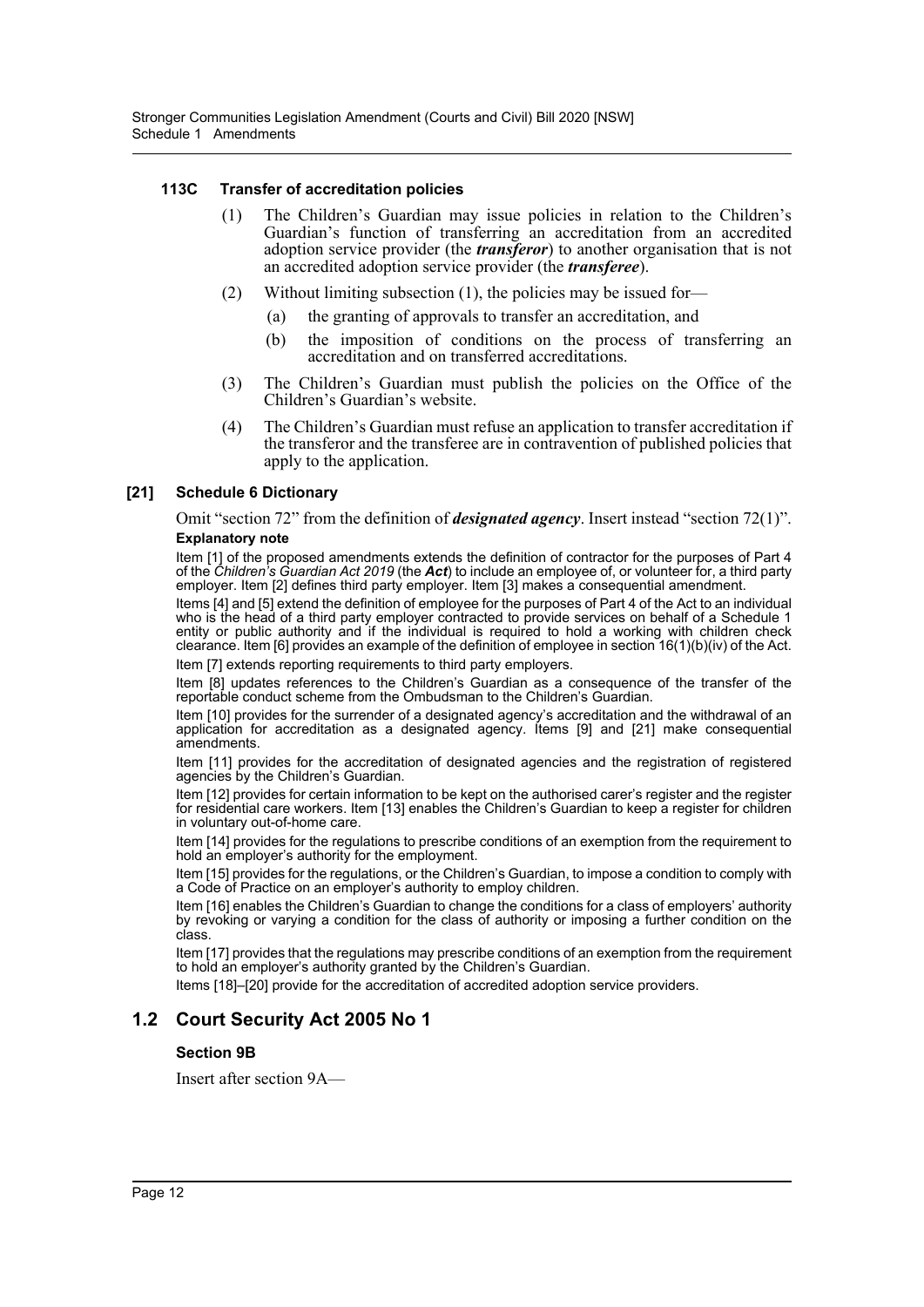# **9B Prohibition on unauthorised distribution of court recording**

- (1) A person must not transmit or distribute a recording of sounds or images (or both) of court proceedings, including part of a recording, by any means. Maximum penalty—200 penalty units or imprisonment for 12 months, or both.
- (2) Subsection (1) does not apply unless the person knows or suspects, or ought reasonably to know or suspect, that none of the following apply-
	- (a) the transmission or distribution of the recording has been expressly approved by a judicial officer,
	- (b) the transmission or distribution of the recording is for the purpose of transcribing court proceedings for the court,
	- (c) the transmission or distribution of the recording occurred in any other circumstances prescribed by the regulations.

#### **Explanatory note**

The proposed amendment creates an offence of transmitting or distributing a recording of court proceedings unless it is done for the purpose of transcribing court proceedings for the court or is otherwise permitted by a judicial officer or the regulations.

# **1.3 Criminal Records Act 1991 No 8**

# **Section 15 Employment in certain occupations**

Insert "or the Office of the Sheriff, Department of Communities and Justice," after "*1999*)," in section  $15(1)$ .

#### **Explanatory note**

The amendment to the *Criminal Records Act 1991* provides that the right of an applicant for appointment or employment to withhold information concerning the applicant's spent convictions does not apply in relation to employment as a member of staff of the Office of the Sheriff of NSW.

# **1.4 District Court Act 1973 No 9**

# **[1] Section 152 Unclaimed money**

Omit "and placed to the credit of the Special Deposits Account in the Treasury" from section  $152(1)$ .

Insert instead "for payment to the Consolidated Fund".

# **[2] Section 152(2)**

Omit the subsection.

# **Explanatory note**

The proposed amendments require unclaimed money in the District Court to be treated in the same manner as fees and fines by being paid into the Consolidated Fund.

# **1.5 Electronic Transactions Act 2000 No 8**

# **Part 2B**

Insert after Part 2A—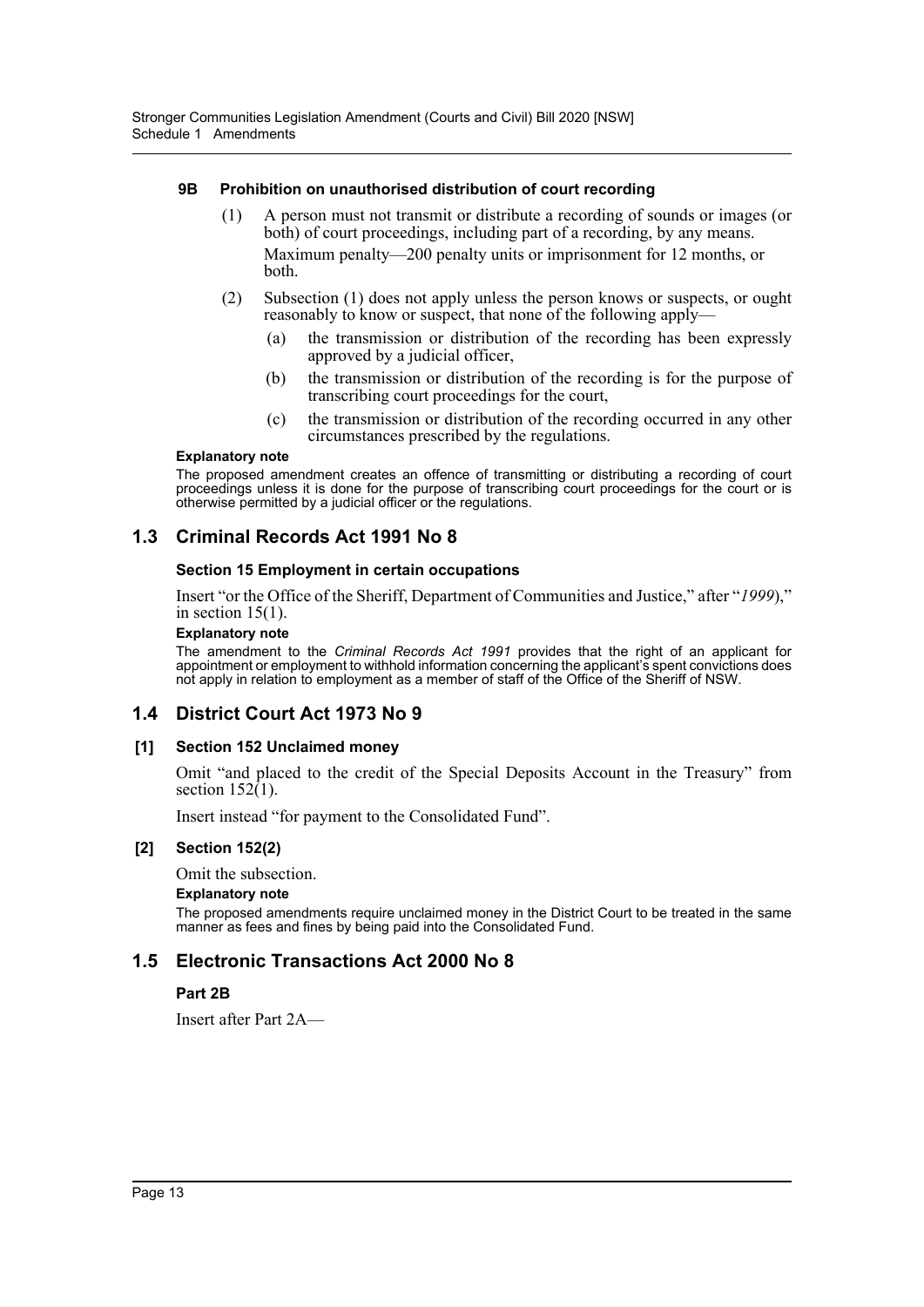# **Part 2B Remote witnessing pilot scheme**

# **Division 1 Witnessing and attestation**

# **14F Definitions**

In this Division—

*audio visual link* means technology that enables continuous and contemporaneous audio and visual communication between persons at different places, including video conferencing.

*document* includes the following—

- (a) a will,
- (b) a power of attorney or an enduring power of attorney,
- (c) a deed or agreement,
- (d) an enduring guardianship appointment,
- (e) an affidavit, including an annexure or exhibit to the affidavit,
- (f) a statutory declaration.

# **14G Witnessing and attestation of documents by audio visual link**

- (1) Despite any other Act or law—
	- (a) if the signature of a document is required under an Act or another law to be witnessed, the signature may be witnessed by audio visual link, and
	- (b) arrangements in relation to witnessing signatures and the attestation of documents may be performed by audio visual link.
- (2) A person witnessing the signing of a document by audio visual link (the *witness*) must—
	- (a) observe the person signing the document (the *signatory*) sign the document in real time, and
	- (b) attest or otherwise confirm the signature was witnessed by signing the document or a copy of the document, and
	- (c) be reasonably satisfied the document the witness signs is the same document, or a copy of the document signed by the signatory, and
	- (d) endorse the document, or the copy of the document, with a statement—
		- (i) specifying the method used to witness the signature of the signatory, and
		- (ii) that the document was witnessed in accordance with this section.

**Note.** A document may be endorsed under paragraph (d) with a statement, for example, that the document was signed in counterpart and witnessed over audio visual link in accordance with section 14G of the *Electronic Transactions Act 2000*.

- (3) Without limiting the ways a witness may confirm the signature was witnessed, the witness may-
	- (a) sign a counterpart of the document as soon as practicable after witnessing the signing of the document, or
	- (b) if the signatory scans and sends a copy of the signed document electronically—countersign the document as soon as practicable after witnessing the signing of the document.
- (4) Without limiting subclause  $(1)(b)$ —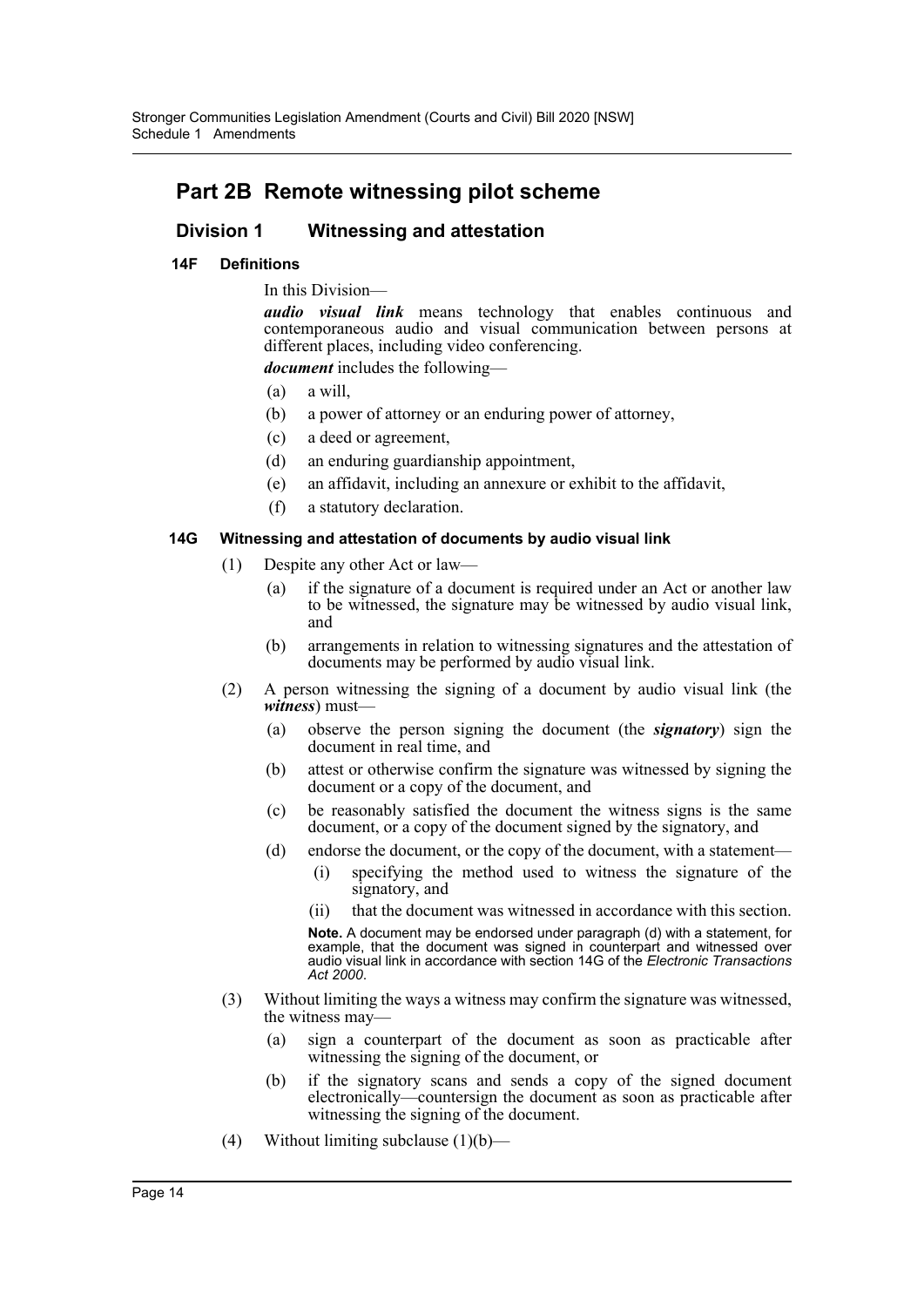- (a) arrangements in relation to witnessing signatures by audio visual link include the following—
	- (i) certification of matters required by an Act or another law,
	- (ii) confirming or verifying the identity of the signatory to a document,
	- (iii) attestation of a signature,
	- (iv) swearing or affirming the contents of an affidavit,
	- (v) seeing the face of the signatory, and
- (b) a requirement in an Act or another law for the presence of a witness, signatory or other person is taken to be satisfied if the witness, signatory or other person is present by audio visual link.

# **Division 2 Oaths and declarations**

#### **14H Affidavits and declarations made under Oaths Act 1900**

A document that is an oath, declaration or affidavit required for a purpose specified in section 26 of the *Oaths Act 1900* may be taken or made before an Australian legal practitioner as if the practitioner were a justice of the peace.

#### **14I Certain persons before whom statutory declarations may be made**

A statutory declaration may be made before a person before whom a statutory declaration under the *Statutory Declarations Act 1959* of the Commonwealth may be made.

# **Division 3 Savings and repeal**

#### **14J Savings**

An endorsement that would have been satisfactory for the purposes of clause 2(2)(d)(ii) of Schedule 1 to the *Electronic Transactions Regulation 2017* had that paragraph not been repealed is taken to be satisfactory for the purposes of section  $14G(2)(d)(ii)$ .

#### **14K Repeal of Part**

This Part is repealed on 1 January 2022.

#### **Explanatory note**

The proposed amendment transfers the provisions of Schedule 1 to the *Electronic Transactions Regulation 2017* as a pilot scheme under the *Electronic Transactions Act 2000*. The pilot scheme will have effect until the end of 2021.

# **1.6 Electronic Transactions Regulation 2017**

# **[1] Clause 8A COVID-19 response**

Omit the clause.

#### **[2] Schedule 1 Response to COVID-19 pandemic**

Omit the Schedule.

#### **Explanatory note**

The proposed amendments omit provisions from the *Electronic Transactions Regulation 2017* that are being transferred to the *Electronic Transactions Act 2000* by Schedule 1.6. The transferred provisions will continue to have effect until the end of 2021.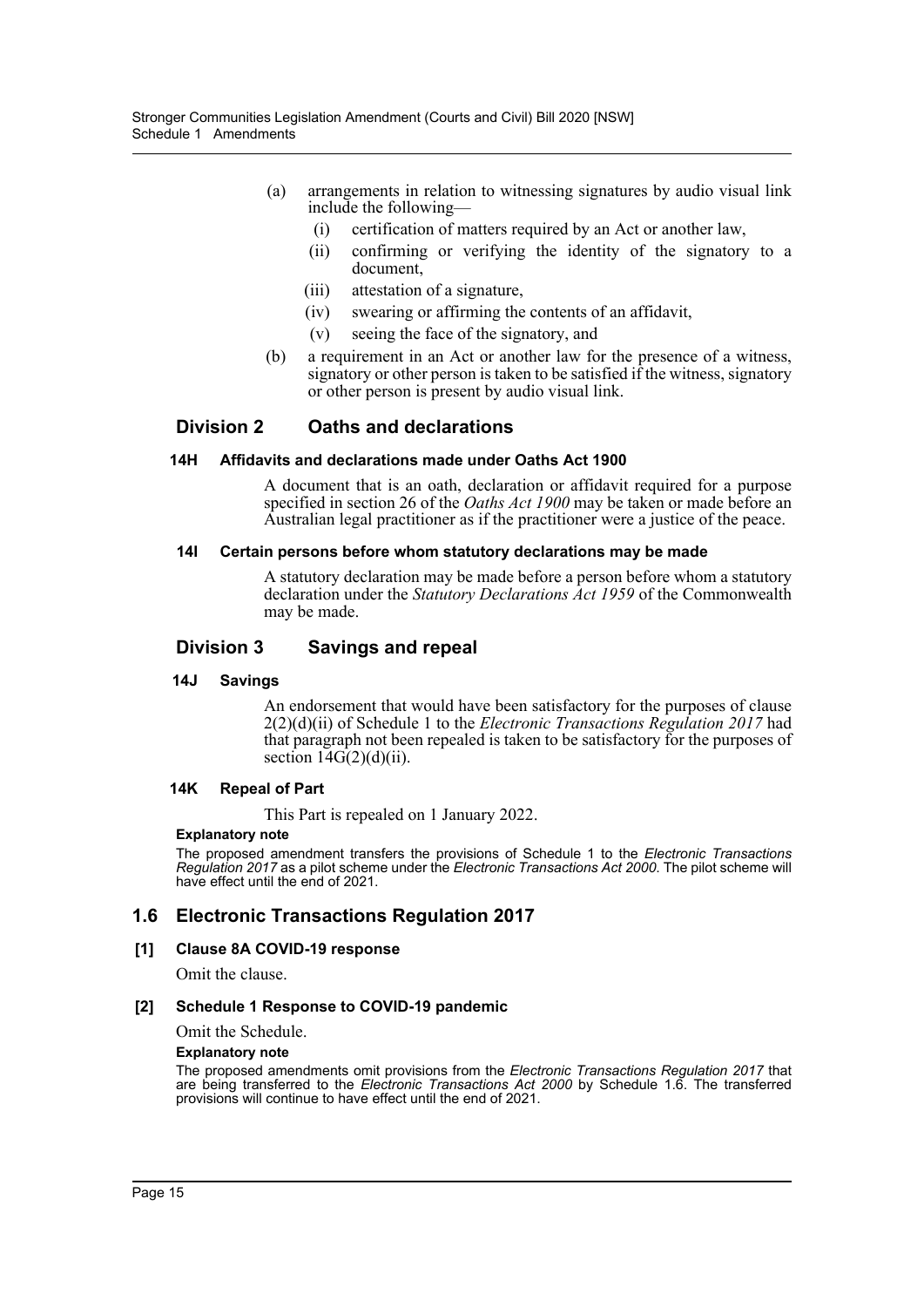# **1.7 Imperial Acts Application Act 1969 No 30**

# **Part 3, Division 1 Administration of Estates**

Omit the Division.

#### **Explanatory note**

The proposed amendment repeals a Division of the *Imperial Acts Application Act 1969* that contains an obsolete provision and provisions proposed to be re-enacted in the *Probate and Administration Act 1898* elsewhere in this Schedule.

# **1.8 Judicial Officers Act 1986 No 100**

# **[1] Section 13 The Conduct Division**

Omit "The" from section 13(3). Insert instead "Subject to subsection (3A), the".

# **[2] Section 13(3A)**

Insert after section 13(3)—

- (3A) The following functions of the Conduct Division under Part 6 may be exercised by the Chairperson alone—
	- (a) giving directions,
	- (b) making determinations as to procedural matters.

# **[3] Section 40 Suspension of judicial officers**

Omit "offence," from section 40(1)(b)(ii). Insert instead—

offence, or

(c) a formal request, within the meaning of Part 6A, has been made in respect of a judicial officer,

# **[4] Schedule 3 Provisions relating to the procedure of the Conduct Division**

Omit "All" from clause 2. Insert instead "Subject to subclause (2), all".

# **[5] Schedule 3, clause 2**

Insert at the end of the clause—

(2) This clause applies if the Conduct Division must be constituted by all 3 members.

# **[6] Schedule 3, clause 3**

Omit "The".

Insert instead "If the Conduct Division must be constituted by all 3 members, the".

# **[7] Schedule 3, clause 3**

Omit "a meeting of the Conduct Division". Insert instead "the meeting of the Division".

# **[8] Schedule 3, clause 7**

Insert after clause 6—

# **7 Use of audio and audio visual links**

The following functions of the Conduct Division under Part 6 may be exercised by way of audio or audio visual link—

(a) giving directions,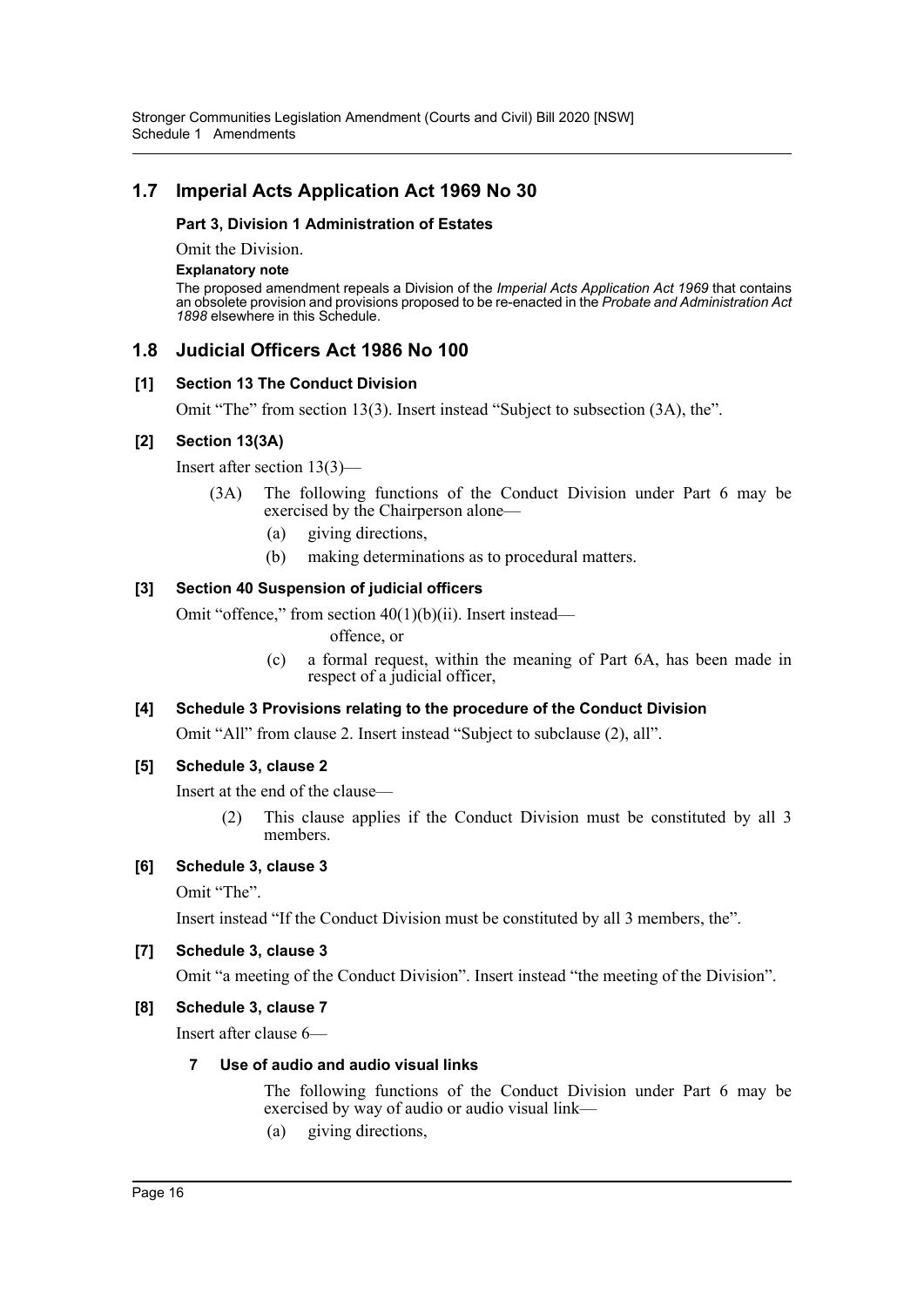(b) making determinations as to procedural matters.

#### **Explanatory note**

Item [2] of the proposed amendments enables the Chairperson of the Conduct Division of the Judicial Commission of NSW to exercise certain procedural functions alone. Currently, all functions of the Conduct Division must be exercised by the 3 members of the Division.

Items [1] and [4]–[7] make consequential amendments.

Item [3] enables the head of jurisdiction of a court to suspend a judicial officer of the court if of the opinion that a judicial officer may have an impairment that affects the officer's performance of judicial or official duties.

Item [8] provides for the use of audio or audio visual link by the Conduct Division for the purpose of exercising certain procedural functions.

# **1.9 Legal Profession Uniform Law Application Act 2014 No 16**

# **[1] Section 28 Delegation of functions of NSW Commissioner**

Omit section 28(2) but not the note. Insert instead—

- (2) The NSW Commissioner may delegate the following functions to the Bar Council or the Law Society Council—
	- (a) any function of the NSW Commissioner under section 137 or 144 of this Act,
	- (b) any of the NSW Commissioner's Chapter 5 functions.

# **[2] Schedule 9 Savings, transitional and other provisions**

Insert at the end of the Schedule, with appropriate Part and clause numbering—

# **Part Provision consequent on enactment of Stronger Communities Legislation Amendment (Courts and Civil) Act 2020**

# **Manager, Costs Assessment**

- (1) This clause applies to a Senior Deputy Registrar who assumed the role of Manager, Costs Assessment on and from 20 June 2016 until appointed to the position of Manager, Costs Assessment on 18 February 2020.
- (2) To avoid doubt, for the purposes of the definition of *Manager, Costs Assessment* in section 3(1) of this Act, the Senior Deputy Registrar is taken to have acted as the Manager, Costs Assessment on and from 20 June 2016 until 18 February 2020.

#### **Explanatory note**

Item [1] of the proposed amendments enables the Legal Services Commissioner to delegate the Commissioner's power to apply to the Tribunal for an extension of time for making a disciplinary application, or to agree with a respondent lawyer on the terms of an instrument of consent, to the Bar Council or Law Society Council.

Item [2] puts beyond doubt the status of the person the subject of the amendment as the Manager, Costs Assessment, within the meaning of the Legal Profession Uniform Law Application Act 2014, from the date on which the person assumed that role until the date on which the person was appointed to that position.

# **1.10 NSW Trustee and Guardian Act 2009 No 49**

# **[1] Section 120, heading**

Omit the heading. Insert instead—

# **120 Payment of liabilities**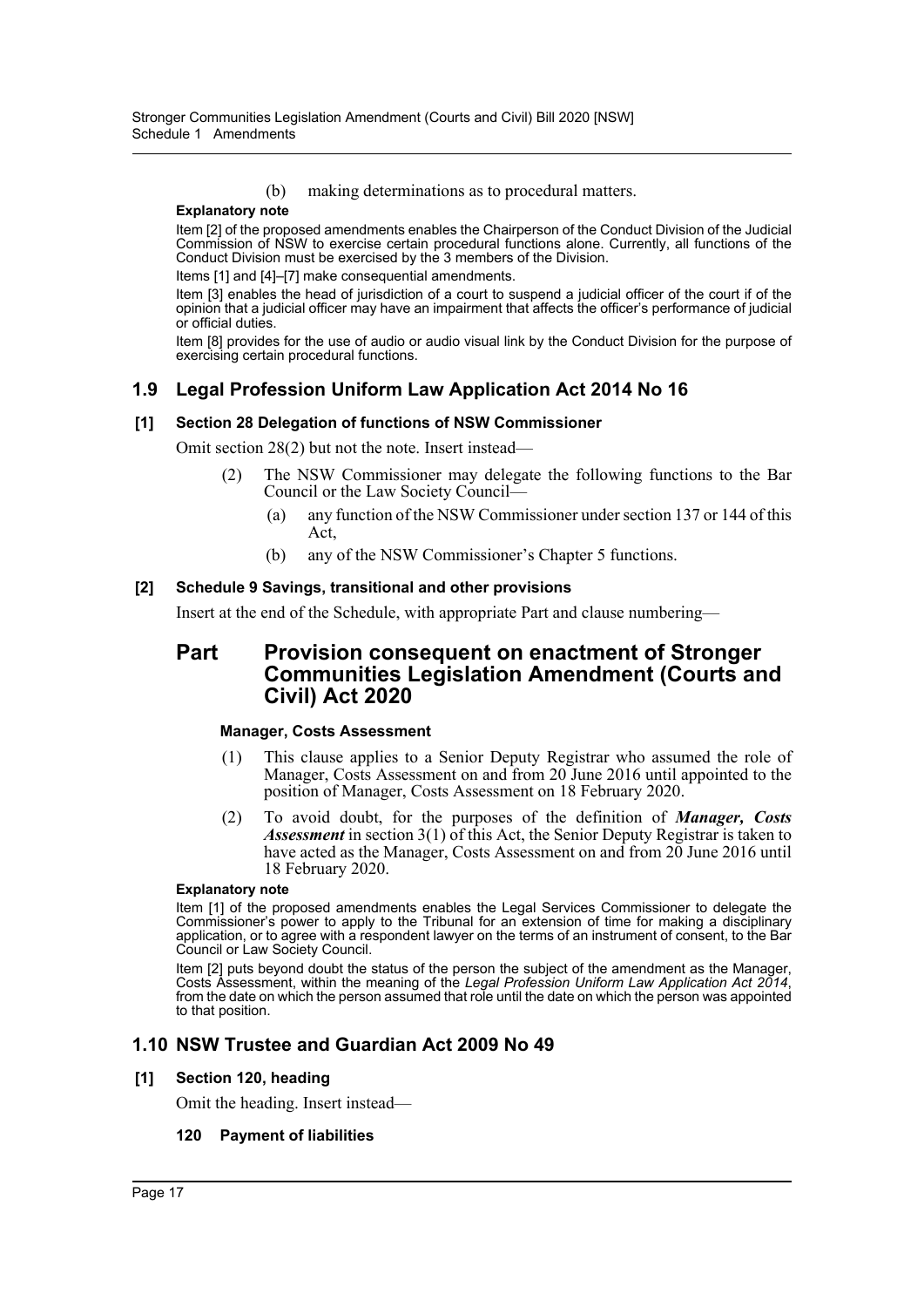# **[2] Section 120(1)**

Omit the subsection. Insert instead—

- (1) If the NSW Trustee is required to pay an amount to discharge a liability that the NSW Trustee would be personally liable to discharge if it were a private trustee, the NSW Trustee may elect to make the payment from—
	- (a) the Reserve Fund, or
	- (b) the Consolidated Fund.
- (1A) If the NSW Trustee elects to make the payment from the Consolidated Fund, the Consolidated Fund is appropriated for that purpose.

#### **Explanatory note**

Item [2] of the proposed amendments enables the NSW Trustee to discharge certain liabilities by payment from the Reserve Fund established under section 109 of the *NSW Trustee and Guardian Act 2009* or the Consolidated Fund. Item [1] makes a consequential amendment.

# **1.11 Oaths Act 1900 No 20**

# **[1] Section 21 Declarations in cases not specifically provided for**

Insert "a federal judicial officer," after "affidavit," in section 21(1).

# **[2] Section 21(3)**

Insert after section 21(2)—

(3) In this section—

*federal judicial officer* means—

- (a) a Judge of the Federal Court of Australia, or
- (b) a Judge of the Federal Circuit Court of Australia, or
- (c) a Judge of the Family Court of Australia.

#### **Explanatory note**

Item [1] of the proposed amendments authorises federal judicial officers to take and receive the statutory declaration of any person voluntarily making the same before the officer. Item [2] inserts a definition of *federal judicial officer* as a consequence.

# **1.12 Probate and Administration Act 1898 No 13**

# **[1] Section 44A**

Insert after section 44—

# **44A Executor of executor represents original testator**

- (1) An executor of a sole or last surviving executor of a testator is the executor by representation of that testator.
- (2) So long as the chain of executorial representation is unbroken, the last executor in the chain is the executor of every preceding testator.
- (3) The chain of executorial representation is broken by—
	- (a) an intestacy, or
	- (b) the failure of a testator to appoint an executor, or
	- (c) the failure to obtain probate of a will.
- (4) The chain of executorial representation is not broken by a temporary grant of administration if probate is subsequently granted.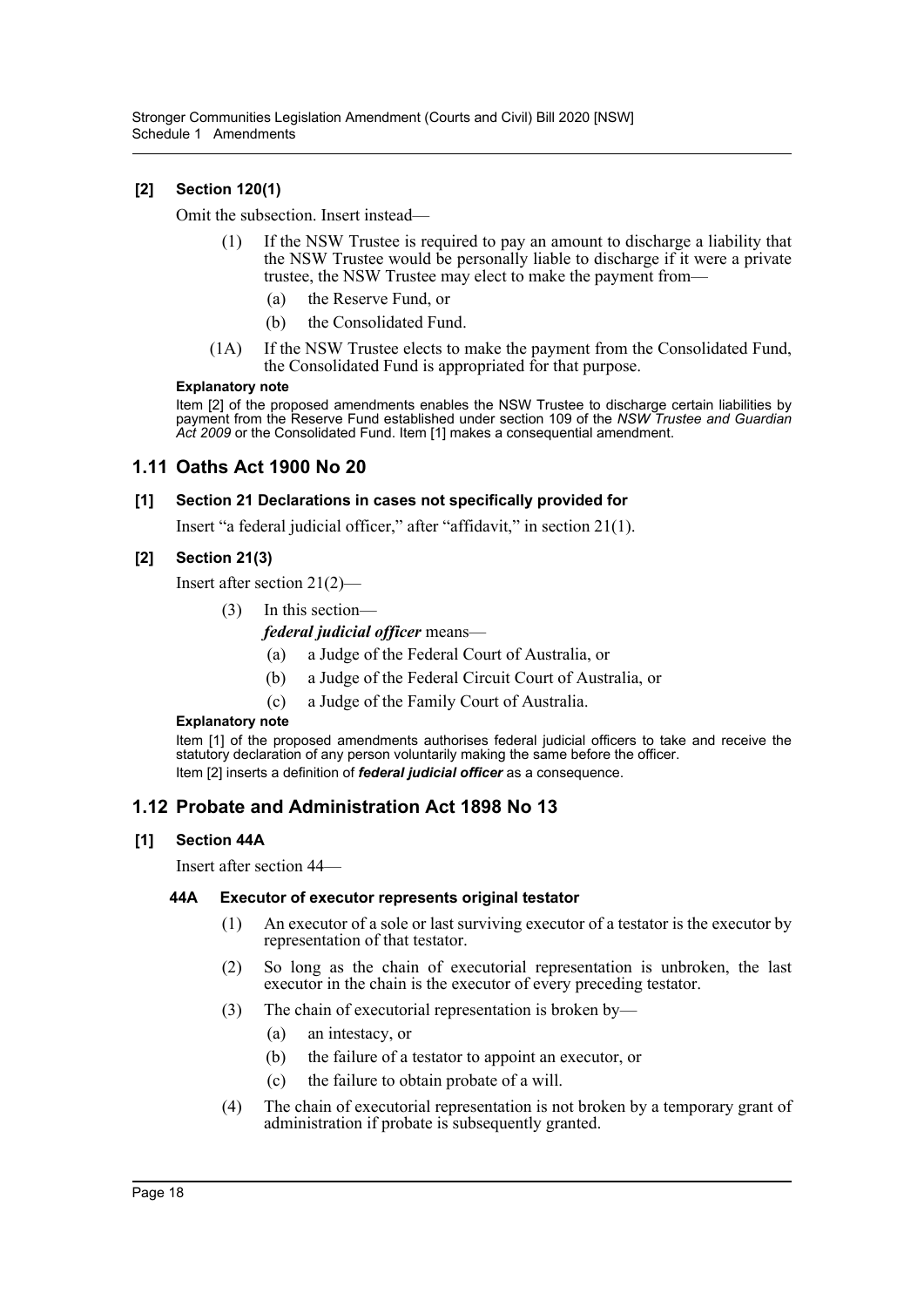- (5) This section does not apply to an executor who does not prove the will of his or her testator.
- (6) In the case of an executor who, on his or her death, leaves surviving some other executor of his or her testator who afterwards proves the will of that testator, this section ceases to apply on that probate being granted.
- (7) Every person in the chain of representation to a testator—
	- (a) has the same rights in respect of the estate of that testator as the original executor would have had if living, and
	- (b) is, to the extent to which the estate of that testator has come into his or her hands, answerable as if he or she were an original executor.
- (8) The provisions of this Act that apply to executors are modified to the extent necessary to give effect to this section.

# **[2] Section 74A**

Insert after section 74—

# **74A Rights and liabilities of administrators**

- (1) A person who is granted administration of the estate of a deceased person has the same rights and liabilities, and is accountable in the same way, as if the person were the executor of the deceased person.
- (2) Subsection (1) is subject to the limitations, if any, contained in the grant of administration.

#### **Explanatory note**

The proposed amendments re-enact, with minor modifications, certain provisions in the *Imperial Acts Application Act 1969* relating to the administration of estates. Proposed section 44A provides for the process by which the executor of a deceased executor's estate becomes the executor of the estates of which the deceased executor was executor at his or her death (known as the 'chain of representation'). Proposed section 74A confers on an administrator of the estate of a deceased person the same rights, liabilities and accountabilities as an executor of the deceased person would have, subject to any limitations contained in the grant of administration.

# **1.13 Supreme Court Act 1970 No 52**

# **[1] Section 48 Assignment to the Court of Appeal**

Insert "a person who is or has been" after "means" in the definition of *judge or member* in section  $4\hat{8}(1)(b)$ .

# **[2] Section 48(1)(b)(iii)**

Insert at the end of section  $48(1)(b)(ii)$ —

, or

(iii) a Justice of the High Court or a Judge of the Federal Court of Australia or a Supreme Court of another State or Territory.

#### **Explanatory note**

Item [2] of the proposed amendments provides for the assignment to the Court of Appeal of certain proceedings involving a Justice of the High Court or a Judge of the Federal Court of Australia or a Supreme Court of another State or Territory. Item [1] provides for the assignment to the Court of Appeal of certain proceedings involving former Justices or Judges of those courts, as well as former judges or members of the Supreme Court, Land and Environment Court, Dust Diseases Tribunal of New South Wales or District Court and former associate Judges of the Supreme Court. At present, these proceedings are assigned to the Common Law Division or the Equity Division of the Supreme Court rather than the Court of Appeal.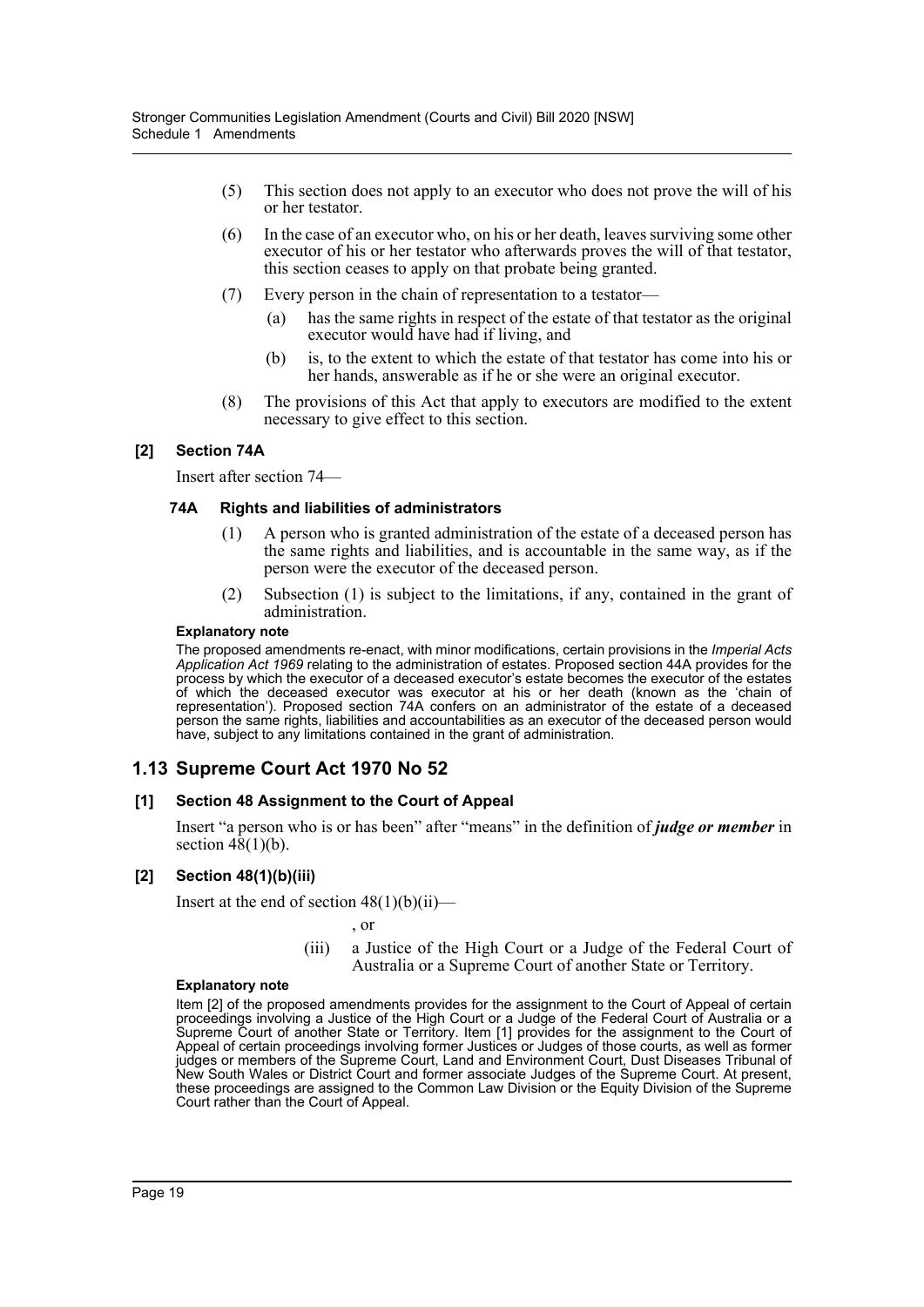# **1.14 Trustee Act 1925 No 14**

# **[1] Section 42A**

Insert after section 42—

# **42A Maintenance for adult beneficiaries**

- (1) If property is held in trust for an adult beneficiary for any kind of interest, whether vested or contingent or absolute or liable to be divested, the trustee may pay the beneficiary, or otherwise apply the whole or any part of the income of the property for or towards the maintenance, education or benefit of the beneficiary.
- (2) This section—
	- (a) applies only if and to the extent a contrary intention is not expressed in the instrument, if any, creating the trust, and
	- (b) has effect subject to the terms and provisions of the instrument.
- (3) This section extends to trusts created before the commencement of this section.
- (4) In this section—

*adult beneficiary* means a beneficiary who is not an infant.

**Note.** Sections 43 and 43A make provision for the payment or application of trust income for or towards the maintenance or education of infant beneficiaries based on when the instrument creating the trust came into operation.

# **[2] Sections 43 and 43A, headings**

Insert "**for infant beneficiaries**" after "**maintenance**" wherever occurring.

# **[3] Section 44 Advancement**

Omit section 44(1A).

# **[4] Part 3, Division 3A**

Insert after section 86—

# **Division 3A Power of Court to vary trusts**

# **86A Court order to approve arrangement**

- (1) If property is held in trust under any instrument creating the trust, the Court may, if it thinks fit, by order approve any arrangement to—
	- (a) vary or revoke all or any of the trust, or
	- (b) enlarge the powers of the trustees for the purpose of managing or administering any of the property subject to the purpose of the trust.
- (2) An order under this section may be made by the Court only on behalf of—
	- (a) any person under the trust having an interest directly or indirectly, or vested or contingent, who by reason of being a minor or other incapacity is incapable of assenting, or
	- (b) any person who may become entitled, directly or indirectly, to an interest under the trust, and the entitlement is contingent on a future date or event that has not occurred at the time of application for an order under this section, or
	- (c) any unborn person, or